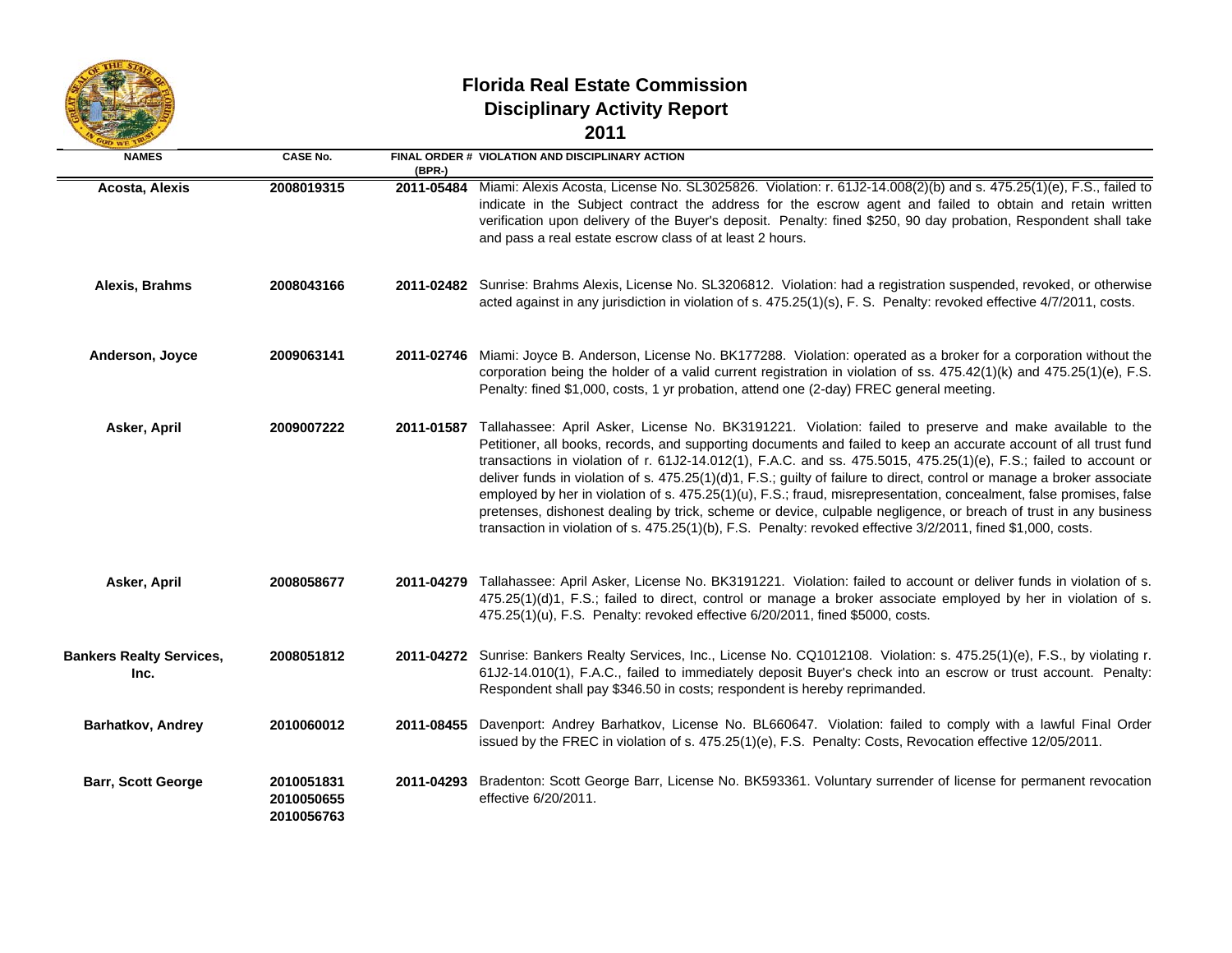| <b>NAMES</b>                         | <b>CASE No.</b>                                                    | (BPR-)     | FINAL ORDER # VIOLATION AND DISCIPLINARY ACTION                                                                                                                                                                                                                                                                                                                                                                                                                                                                                                                                                                                                                |
|--------------------------------------|--------------------------------------------------------------------|------------|----------------------------------------------------------------------------------------------------------------------------------------------------------------------------------------------------------------------------------------------------------------------------------------------------------------------------------------------------------------------------------------------------------------------------------------------------------------------------------------------------------------------------------------------------------------------------------------------------------------------------------------------------------------|
| Batmasian, James H.                  | 2010029631                                                         |            | 2011-05292 Boca Raton: James H. Batmasian, License No. BK422234. Violation: s.475.25(1)(f), F.S. Penalty: fined \$1000,<br>costs, 60 day suspension, attend one (2-day) FREC general meeting.                                                                                                                                                                                                                                                                                                                                                                                                                                                                  |
| <b>Baumer, Jeffrey Anton</b>         | 2009031473                                                         |            | 2011-04287 North Palm Beach: Jeffrey Anton Baumer, License No. SL3137695. Violation: failed to successfully complete all<br>terms and conditions of the Final Order issued in DBPR Case Number 2007044654. Penalty: revoked effective<br>6/20/2011, costs.                                                                                                                                                                                                                                                                                                                                                                                                     |
| Berman, Kevin David                  | 2008043682                                                         |            | 2011-04274 Sunrise: Kevin D. Berman, License No. BK694673. Violation: s.475.25(1)(e), F.S., by violating r. 61J2-10.010(1),<br>F.A.C., failed to immediately deposit Buyer's check into an escrow or trust account. Penalty: fined \$500 and<br>costs, respondent must attend one (1) FREC general meeting.                                                                                                                                                                                                                                                                                                                                                    |
| <b>Bettencourt, Nigel</b><br>Anthony | 2010027480                                                         |            | 2011-08454 Loxahatchee: Nigel Anthony Bettencourt, License No. BK593909. failed to immediately deposit buyer's check<br>into an escrow or trust account in violation of r. 61J2-14.010(1), F.A.C. and s. 475.25(1)(e), F.S.; obstructed or<br>hindered in any manner the enforcement of Chapter 475, F. S., or the performance of any lawful duty by any<br>person acting under the authority of Chapter 475, F.S.; failed to produce various records related to the<br>departments ongoing investigation after requested to do so in violation of s. 475.42(1)(i), F.S. Penalty: \$500 fine<br>plus costs, 6 months probation, attend one 2-day FREC meeting. |
| <b>Blacker, James</b>                | 2009020288                                                         |            | 2011-02747 Ft. Lauderdale: James Blacker, License No. BK3066945. Violation: s.475.25(1)(b), by entering the property of<br>others without their permission and removing their property. Penalty: revoked effective 4/20/2011, fined \$5000,<br>costs.                                                                                                                                                                                                                                                                                                                                                                                                          |
| Bowie, Tyrone R.                     | 2008035267<br>2008035266<br>2008038665                             | 2011-05471 | Maitland: Tyrone R. Bowie, License No. BK3025986, 3200451. Violation: operated as a broker without being the<br>holder or a valid and current license as a broker in violation of ss.475.42(1)(a), and 475.25(1)(e), F.S.; guilty of<br>aiding and assisting, procuring, employing, or advising any unlicensed person or entity to practice a profession<br>contrary to Chapter 455, 475 or the Rules of the Petitioner in violation of s.455.227(1)(j), F.S. Penalty: fined<br>\$500, costs, attend one (2-day) FREC general meeting.                                                                                                                         |
| <b>Burnstein, Martin</b>             | 2009049535<br>2009065497<br>2009066094<br>2010020347<br>2010017301 | 2011-02480 | Longwood: Martin W. Burnstein, License No. BK3054831. Voluntary surrender of license for permanent<br>revocation effective 4/7/2011.                                                                                                                                                                                                                                                                                                                                                                                                                                                                                                                           |
| Carter, Letriona                     | 2009023529                                                         |            | 2011-01506 Champions Gate: Letriona Shaunta Carter, License No. SL3130318. Violation: operated as a broker while<br>licensed as a sales associate in violation of ss.475.42(1)(b), and 475.25(1)(e), F.S.; collected any money in<br>connection with any real estate brokerage transaction except in the name of the employer in violation of<br>ss.475.42(1)(d), and 475.25(1)(e), F.S.; guilty of having operated as a broker or sales associate without being the<br>holder of a valid and current license in violation of ss.475.42(1)(a), and 475.25(1)(e), F.S. Penalty: revoked<br>effective 3/1/2011, costs.                                           |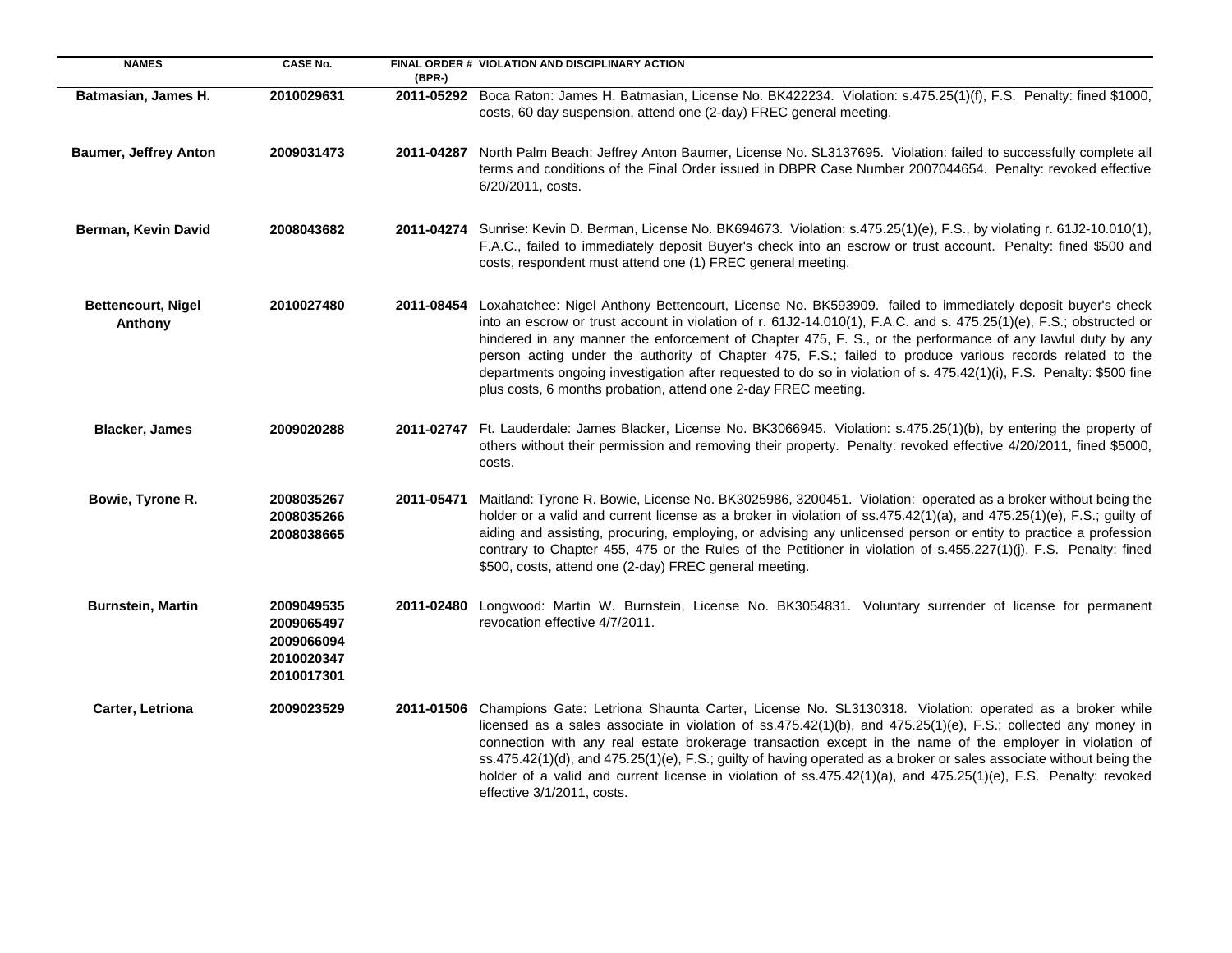| <b>NAMES</b>                           | <b>CASE No.</b> | (BPR-)     | FINAL ORDER # VIOLATION AND DISCIPLINARY ACTION                                                                                                                                                                                                                                                                                                                                                                                                                                                                                                                                                                                                                                                    |
|----------------------------------------|-----------------|------------|----------------------------------------------------------------------------------------------------------------------------------------------------------------------------------------------------------------------------------------------------------------------------------------------------------------------------------------------------------------------------------------------------------------------------------------------------------------------------------------------------------------------------------------------------------------------------------------------------------------------------------------------------------------------------------------------------|
| <b>Chastain, Terry Eugene</b><br>Jr.   | 2007055197      | 2011-01509 | Tampa: Terry E. Chastain, Jr., License No. BK652865. Violation: s.475.25(1)(d)1, F.S., failed to account or<br>deliver to any person, at the time which has been agreed upon or is required by law or, in the absence of a fixed<br>time, upon demand of the person entitled to such accounting and delivery, any personal property such as money,<br>fund, or other document or thing of value; respondent violated s.475.25(1)(b), F.S., committed fraud,<br>misrepresentation, concealment, false promises, false pretenses, dishonest dealings by trick, scheme or device,<br>culpable negligence, or breach of trust in any business transaction. Penalty: revoked effective 3/1/2011, costs. |
| Cimiotti, Kyle F.                      | 2010055997      |            | 2011-08457 Ft. Lauderdale: Kyle F. Cimiotti, License No. BK3166010. Violation: failed to account or deliver to any person,<br>including a licensee under this Chapter, at the time which has been agreed upon or is required by law or, in the<br>absence of a fixed time, upon demand of the person entitled to such accounting and delivery, any personal<br>property such as money, fund deposit, check draft in violation of s. 475.25(1)(d)1, F.S., failed to satisfy a civil<br>judgment within a reasonable time frame in violation of ss. 475.25(1)(d), and 475.42(1)(f), F.S. Penalty: \$2,000<br>fine plus costs, Revocation.                                                            |
| Cimiotti, Kyle F.                      | 2010000458      | 2011-08456 | Ft. Lauderdale: Kyle F. Cimiotti, License No. BK3227584. Violation: failed to account or deliver to any person,<br>including a licensee under this Chapter, at the time which has been agreed upon or is required by law or, in the<br>absence of a fixed time, upon demand of the person entitled to such accounting and delivery, any personal<br>property such as money, fund deposit, check draft in violation of s. 475.25(1)(d)1, F.S. Penalty: \$1,000 plus<br>costs, Revocation.                                                                                                                                                                                                           |
| <b>Cosmopolitan Realty, Inc.</b>       | 2009045438      | 2011-06735 | Doral: Cosmopolitan Realty, Inc., License No. CQ1005572. Violation: failed to account or deliver funds in<br>violation of s.475.25(1)(d)1, F.S.; failed to properly prepare the required written monthly escrow statement-<br>reconciliations in violation of r. 61J2-14.012(2) and (3), F.A.C. and in violation of s.475.25(1)(e), F.S.; failed to<br>take corrective action for trust overages in violation of r.61J2-14.012(3), F.A.C. and s.475.25(1)(e), F.S. Penalty:<br>reprimand, costs.                                                                                                                                                                                                   |
| Cropper, Frances M.                    | 2008046189      |            | 2011-04285 Bradenton: Frances M. Cropper, License No. SL3072758. Voluntary surrender of license for permanent<br>revocation effective 6/20/2011.                                                                                                                                                                                                                                                                                                                                                                                                                                                                                                                                                   |
| Curbelo, Roberto Jr.                   | 2008041295      |            | 2011-02483 Miami: Roberto Curbelo, Jr., License No. BK452793. Violation: violated s. 475.25(1)(f), F.S., convicted of a<br>crime which directly relates to the activities of a licensed broker, or involves moral turpitude; violated s.<br>485.25(1)(p), F.S., failed to inform the commission in writing within thirty (30) days after pleading guilty to any<br>felony. Penalty: fined \$2000, costs, 1 yr probation, one (2-day) FREC general meeting.                                                                                                                                                                                                                                         |
| D. Linton & Associates<br>Realty, Inc. | 2011024785      | 2011-05284 | Miami: D. Linton & Associates Realty, Inc., License No. CQ1021006. Voluntary surrender of license for<br>permanent revocation effective 8/5/2011.                                                                                                                                                                                                                                                                                                                                                                                                                                                                                                                                                  |
| D'Lando, Kathleen                      | 2008061717      |            | 2011-01970 Boca Raton: Kathleen D'Lando, License No. SL 3061920. Violation: operated as a sales associate without a<br>registered employer due to failure to renew or properly register in violation of r. 61J2-24.002(2)(n), F.A.C. and ss.<br>475.42(1)(b), and 475.25(1)(e), F.S. Penalty: fined \$100, costs.                                                                                                                                                                                                                                                                                                                                                                                  |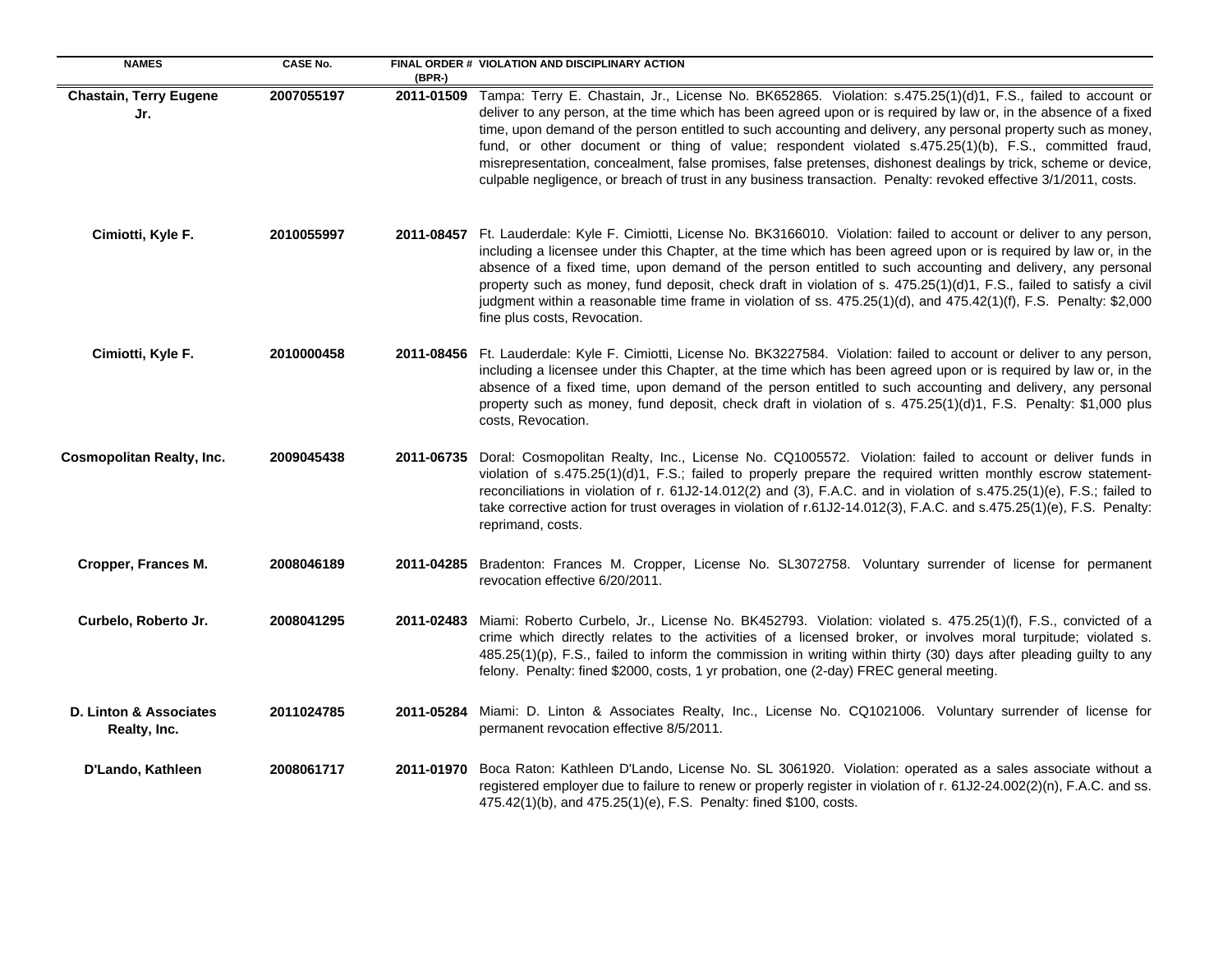| <b>NAMES</b>             | <b>CASE No.</b>          | $(BPR-)$   | FINAL ORDER # VIOLATION AND DISCIPLINARY ACTION                                                                                                                                                                                                                                                                                                                                                                                                                                                                                                                                                                                                                                                                                                |
|--------------------------|--------------------------|------------|------------------------------------------------------------------------------------------------------------------------------------------------------------------------------------------------------------------------------------------------------------------------------------------------------------------------------------------------------------------------------------------------------------------------------------------------------------------------------------------------------------------------------------------------------------------------------------------------------------------------------------------------------------------------------------------------------------------------------------------------|
| Daugherty, Tom           | 2010008460               |            | 2011-05476 Fort Myers: Tom Daugherty, License No. SL 374280. Violation: s. 475.25(1)(f), F.S., convicted of Income Tax<br>Evasion in the United States District Court, Middle District of Florida, Fort Myers Division in case number 2:09-cr-<br>22FtM-29DNF. Penalty: revoked effective 8/16/2011, costs.                                                                                                                                                                                                                                                                                                                                                                                                                                    |
| Delvalle, Martin A.      | 2008066582               | 2011-06728 | Winter Garden: Martin A. Delvalle, License No. BK3212016. Violation: failed to account or deliver to any person,<br>including a licensee under this chapter, at the time which has been agreed upon or is required by law or, in the<br>absence of a fixed time, upon demand of the person entitled to such accounting and delivery, any personal<br>property such as money, fund, deposit, check, draft in violation of s. 475.25(1)(d)1, F.S.; failed to immediately<br>return Complainant's escrow deposit in violation of s. 475.25(1)(b), F.S.; gave a false promissory note to a<br>person acting under the authority of Chapter 475 in violation of s. 475.42(1)(i), F.S. Penalty: revoked effective<br>10/3/2011, \$4,500 fine, costs. |
| <b>Ditinno, Dennis</b>   | 2009023658               |            | 2011-01960 Treasure Island: Dennis Ditinno, License No. BK435183. Violation: s. 475.42(1)(k), F.S., operated as a broker<br>and as an officer of a corporation under a trade name without causing the trade name to be noted in the records<br>of the commission and placed on the person's license; respondent violated ss. 475.25(1) and 475.25(1)(c), F.S.,<br>failed to correct deceptive and misleading advertisements and by falsely representing himself as the broker of<br>records for the Property Owners of St. Petersburg, Inc. Penalty: fined \$2000, costs, 1 yr probation, attendance<br>to two (2-day) FREC general meetings.                                                                                                  |
| Durley, Cheryl Sue       | 2008021048               | 201104290  | New Smyrna Beach: Cheryl Sue Durley, License No. SL494098. Voluntary surrender of license for permanent<br>revocation effective 6/20/2011.                                                                                                                                                                                                                                                                                                                                                                                                                                                                                                                                                                                                     |
| Dyer, Kevin Michael      | 2008066306               |            | 2011-04277 St. Petersburg: Kevin M. Dyer, License No. SL3125260. Violation: s. 475.25(1)(f), F.S., entered a plea of no<br>contest to obtaining Property n Return for Worthless Checks in case number 08-25940MMANO-O-G; s.<br>455.227(1)(t), F.S., failed to inform the Commission in writing within 30 days after the enactment of s.<br>455.227(1)(t), F.S. (2010) that he pled nolo contender, in case number 08-25940MMANO-G. Penalty: revoked<br>effective 6/20/2011, costs.                                                                                                                                                                                                                                                             |
| Ellison, Patricia Eilenn | 2010062557<br>2009029833 | 2011-04294 | Ft. Myers Beach: Patricia Eileen Ellison, License No. SL411683. Voluntary surrender of license for permanent<br>revocation effective 6/20/2011.                                                                                                                                                                                                                                                                                                                                                                                                                                                                                                                                                                                                |
| Ellison, William Jr. LLC | 2009027002               |            | 2011-01505 Altamonte Springs: William Ellison Jr., LLC, License No. BK3129188. Violation: Respondent violated s.<br>475.25(1)(f), F.S., convicted or found guilty of, or entered a plea of nolo contendere to, regardless of<br>adjudication, to a crime in any jurisdiction which directly relates to the activities of a licensed broker or sales<br>associate, or involves moral turpitude or fraudulent or dishonest dealing; s. 475.25(1)(p) failed to inform the<br>commission in writing within thirty (30) days after pleading guilty or nolo contendere to, or being convicted or<br>found guilty of, any felony. Penalty: revoked effective 3/1/2011, costs.                                                                         |
| Esterson, Clifford L.    | 2008020297               |            | 2011-01591 Weston: Clifford L. Esterson, License No. SL25322. Violation: s.475.25(1)(e), by violating s.475.42(1)(b), F.S.<br>Penalty: 14 day suspension, costs.                                                                                                                                                                                                                                                                                                                                                                                                                                                                                                                                                                               |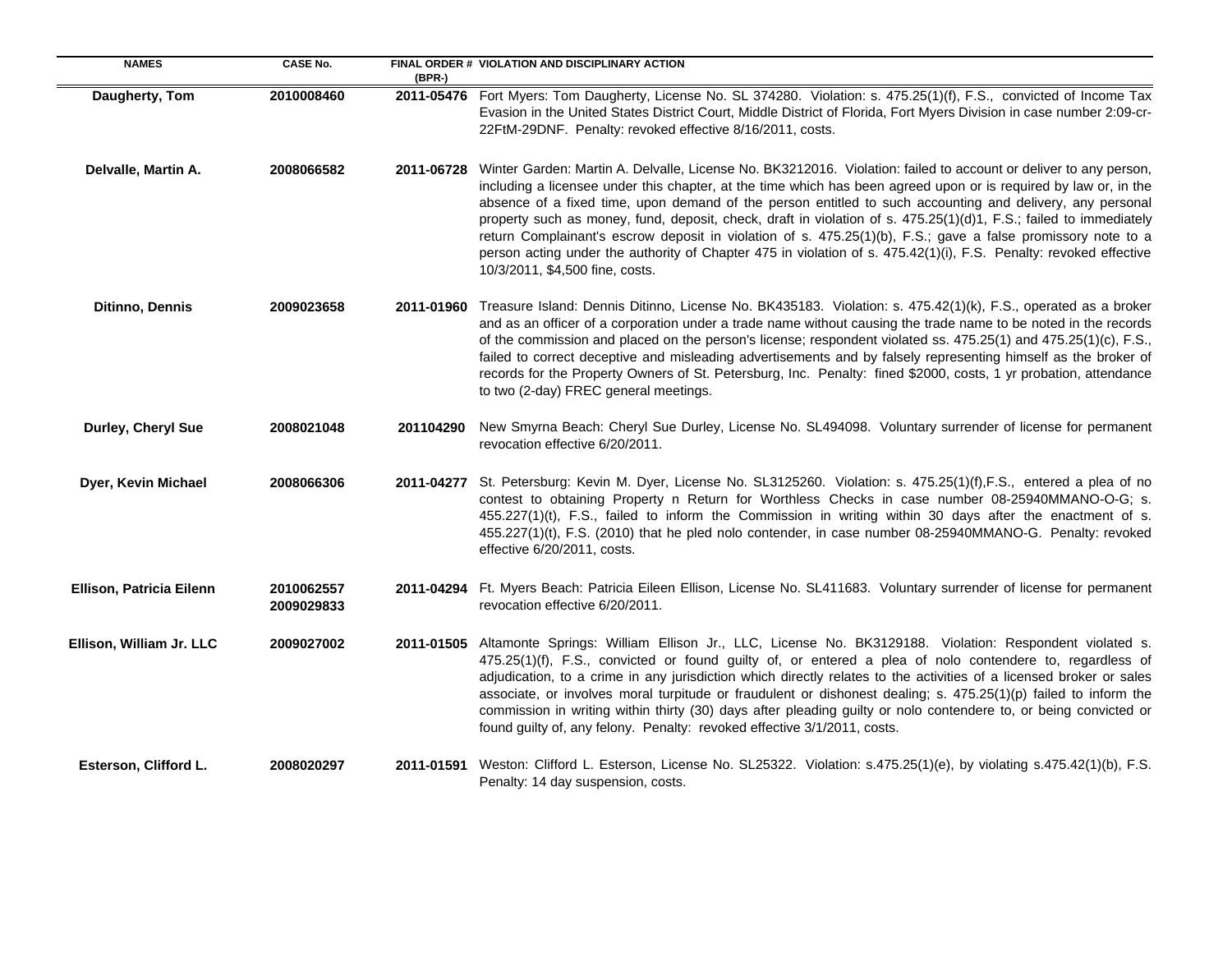| <b>NAMES</b>                 | <b>CASE No.</b> | (BPR-)     | FINAL ORDER # VIOLATION AND DISCIPLINARY ACTION                                                                                                                                                                                                                                                                                                                                                                                                                                                                                                                                                                                                                                                                                                                                                                                                                                                                                                                                            |
|------------------------------|-----------------|------------|--------------------------------------------------------------------------------------------------------------------------------------------------------------------------------------------------------------------------------------------------------------------------------------------------------------------------------------------------------------------------------------------------------------------------------------------------------------------------------------------------------------------------------------------------------------------------------------------------------------------------------------------------------------------------------------------------------------------------------------------------------------------------------------------------------------------------------------------------------------------------------------------------------------------------------------------------------------------------------------------|
| Estremera, Iris J.           | 2008019331      |            | 2011-01963 Coral Springs: Iris J. Estremera, License No. BK 637817. Violation: ss.475.25(e), 475.5015, F.S., failed to<br>preserve, retain and deliver to Petitioner, Respondents brokerage business records; s.475.25(1)(e), F.S., and r.<br>61J2-14.012(1), F.A.C., as broker failed to preserve and make available to petitioner all books and accounts<br>subject to inspection by Petitioner or its authorized representatives of the attempted purchase of the Subject<br>property. Penalty: fined \$1000, costs, 1 yr probation, respondent shall provide the records requested by<br>Petitioner within sixty (60) days of the filing date of the Final Order, attendance to one (2-day) FREC general<br>meeting.                                                                                                                                                                                                                                                                   |
| Fernandez, Jesus             | 2009000838      |            | 2011-01588 Doral: Jesus Fernandez, License No. BK3027388. Violation: failed to account or deliver to any person, any<br>personal property such as money, fund, deposit, check, draft, or thing of value in violation of s.475.25(1)(d)1,<br>F.S.; obstructing or hindering the enforcement of this chapter or the performance of any lawful duty by any<br>person acting under the authority of this chapter in violation of $ss.475.42(1)(j)$ and $475.25(1)(e)$ , F.S.; failed to<br>keep and make available to the Department such books, accounts, and records as will enable the department to<br>determine whether such broker is in compliance with the provisions of this chapter in violation of ss. 475.5015,<br>and 425.25(1)(e), F.S. Penalty: revoked effective 3/2/11, fined \$1000, costs.                                                                                                                                                                                  |
| Fernandez, Rosa              | 2009049696      |            | 2011-02742 Miami: Rosa Fernandez, License No. BK300310. Voluntary surrender of license for permanent revocation<br>effective 4/20/2011.                                                                                                                                                                                                                                                                                                                                                                                                                                                                                                                                                                                                                                                                                                                                                                                                                                                    |
| <b>Flores, Kristin Elise</b> | 2010063016      | 2011-08461 | Boca Raton: Kristin Elise Flores, License No. BK3013768. Violation: failed to account or deliver to any person,<br>including a licensee under this Chapter, at the time which has been agreed upon or is required by law or, in the<br>absence of a fixed time, upon demand of the person entitled to such accountign and delivery, any personal<br>property such as money, fund deposit, check draft when Respondetn failed to account or deliver to Complainant,<br>upon demand, the \$10,000 deposit in violation of s. 475.25(1)(d)1, F.S.; guilty of fraud, misrepresentation,<br>concealment, false promises, false pretenses, dishonest dealing by trick, scheme or device, culpable negligence,<br>or breach of trust in any business transaction when Respondent failed to return Complainant's escrow deposit,<br>upon demand or when Respondent absconded with Complainant's escrow deposit in violation of 475.25(1)(b),<br>F.S. Penalty: \$3,500 fine plus costs, Revocation. |
| <b>Flores, Kristin Elise</b> | 2010059514      |            | 2011-08460 Boca Raton: Kristin Elise Flores, License No. BK3013768. Violation: failed to account or deliver to any person,<br>including a licensee under this Chapter, at the time which has been agreed upon or is required by law or, in the<br>absence of a fixed time, upon demand of the person entitled to such accounting and delivery, any personal<br>property such as money, fund deposit, check draft by issuing a check in the amount of \$1,600.00 to Complainant<br>which was dishonored by the bank in violation of s. 475.25(1)(d)1, F.S.; guilty of fraud, misrepresentation,<br>concealment, false promises, false pretenses, dishonest dealing by trick, scheme or device, culpable negligence,<br>or breach of trust in any business transaction when Respondent failed to return Complainant's rental income and<br>deposit in violation of 475.25(1)(b), F.S. Penalty: \$10,000 fine plus costs, Revocation.                                                         |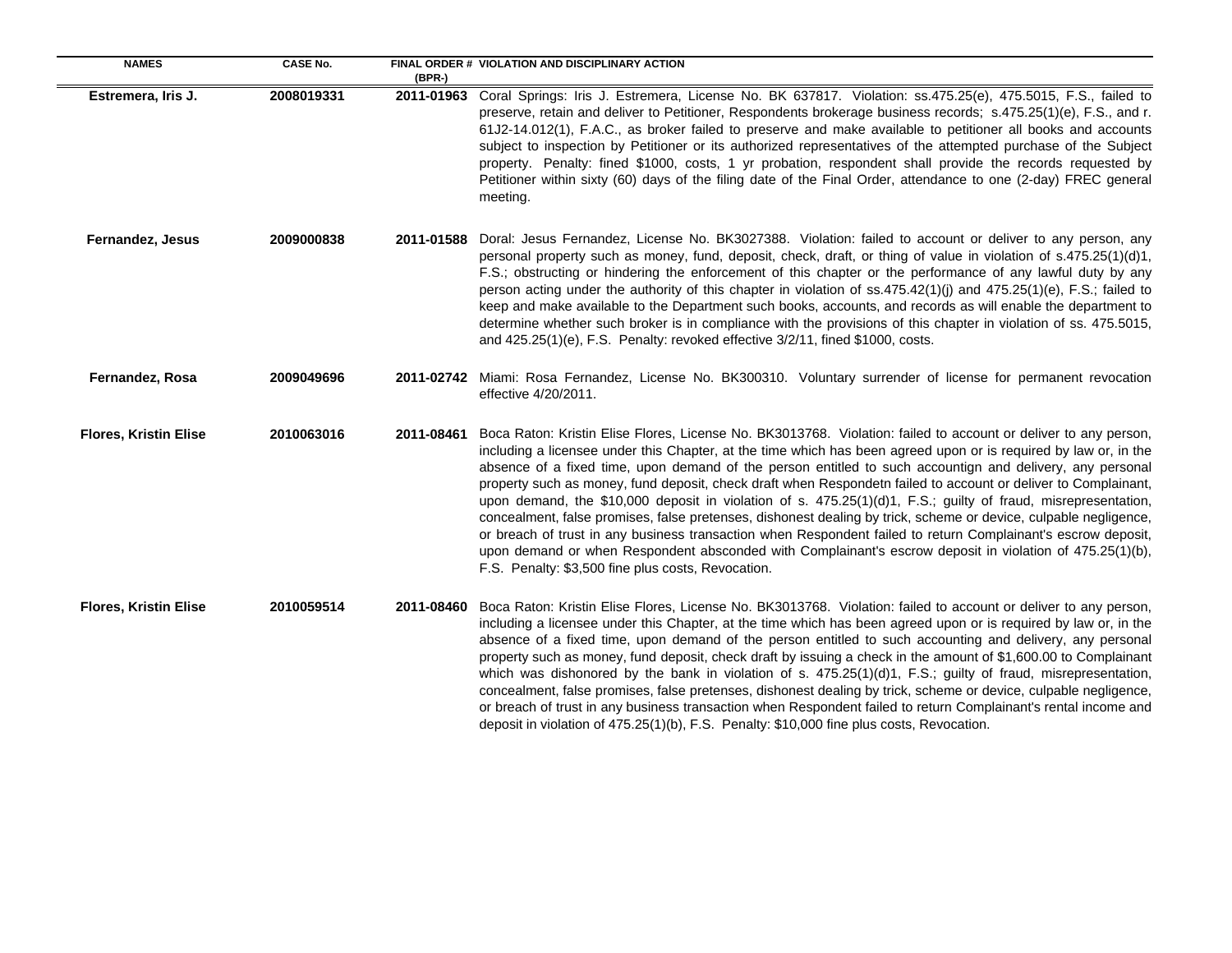| <b>NAMES</b>                   | <b>CASE No.</b>                                                    | (BPR-)     | FINAL ORDER # VIOLATION AND DISCIPLINARY ACTION                                                                                                                                                                                                                                                                                                                                                                                                                                                                                                                                                                                                                                                                                                                                                                                                                                                                                             |
|--------------------------------|--------------------------------------------------------------------|------------|---------------------------------------------------------------------------------------------------------------------------------------------------------------------------------------------------------------------------------------------------------------------------------------------------------------------------------------------------------------------------------------------------------------------------------------------------------------------------------------------------------------------------------------------------------------------------------------------------------------------------------------------------------------------------------------------------------------------------------------------------------------------------------------------------------------------------------------------------------------------------------------------------------------------------------------------|
| <b>Flories, Kristin Elise</b>  | 2010060638                                                         | 2011-08459 | Boca Raton: Kristin Elise Flores, License No. BK3013768. Violation: failed to account or deliver to any person,<br>including a licensee under this Chapter, at the time which has been agreed upon or is required by law or, in the<br>absence of a fixed time, upon demand of the person entitled to such accounting and delivery, any personal<br>property such as money, fund deposit, check draft when Respondent failed to account or deliver to Complainant,<br>upon demand, the \$2,750.00 deposit in violation of s. $475.25(1)(d)1$ , F.S.; guilty of fraud, misrepresentation,<br>concealment, false promises, false pretenses, dishonest dealing by trick, scheme or device, culpable negligence,<br>or breach of trust in any business transaction when Respondent misappropriated the \$2,750.00 in escrow funds<br>belonging to Complainant in violation of 475.25(1)(b), F.S. Penalty: \$10,000 fine plus costs, Revocation. |
| <b>Flories, Kristin Elise</b>  | 2010018999                                                         |            | 2011-08458 Boca Raton: Kristin Elise Flores, License No. BK3013768. Violation: failed to notify the Commission of<br>conflicting demands regarding a deposit within 15 days of violation of r. 61-J2-10.032, F.A.C. and s. 475.25(1)(e),<br>F.S. Penalty: \$1,000 fine plus costs, Revocation.                                                                                                                                                                                                                                                                                                                                                                                                                                                                                                                                                                                                                                              |
| <b>Flories, Kristin Elise</b>  | 2010061463                                                         | 2011-08462 | Boca Raton: Kristin Elise Flories, License No. BK3013768. Violation: failed to account or deliver to any person,<br>including a licensee under this Chapter, at the time which has been agreed upon or is required by law or, in the<br>absence of a fixed time, upon demand of the person entitled to such accounting and delivery, any personal<br>property such as money, fund deposit, check draft when Respondent issued a dishonored check to<br>Complainant(s) in violation of s. 475.25(1)(d)1, F.S.; guilty of fraud, misrepresentation, concealment, false<br>promises, false pretenses, dishonest dealing by trick, scheme or device, culpable negligence, or breach of trust<br>in any business transaction when Respondent issued checks to Complainant(s) which were dishonored in<br>violation of s. 475.25(1)(b), F.S. Penalty: \$10,000 fine plus costs, Revocation.                                                       |
| Fountain, Eric S.              | 2008052972                                                         |            | 2011-04282 Tallahassee: Eric S. fountain, License No. SL3045527. Violation: failed to account or deliver funds in violation of<br>s. 475.25(1)(d)1, F.S.; breach of trust in any business transaction in violation of s. 475.25(1)(b), F.S. Penalty:<br>revoked effective 6/20/2011, fined \$5000, costs.                                                                                                                                                                                                                                                                                                                                                                                                                                                                                                                                                                                                                                   |
| <b>Gainey, William Derrick</b> | 2011016923                                                         | 2011-07604 | Pensacola: William Derrick Gainey, License No. BK677106. Voluntary Surrender of License for Permanent<br>Revocation.                                                                                                                                                                                                                                                                                                                                                                                                                                                                                                                                                                                                                                                                                                                                                                                                                        |
| Garrido, Yadira                | 2009002470                                                         | 2011-05478 | Miami Beach: Yadira Garrido, License No. SL3011244. Voluntary surrender of license for permanent revocation<br>effective 8/16/2011.                                                                                                                                                                                                                                                                                                                                                                                                                                                                                                                                                                                                                                                                                                                                                                                                         |
| Giordano, Charity Dawn         | 2010016254<br>2010032653<br>2010046231<br>2010050495<br>2010056361 | 2011-05479 | Palm Bay: Charity Giordano, License No. BK3042462. Voluntary surrender of license for permanent revocation<br>effective 8/16/2011.                                                                                                                                                                                                                                                                                                                                                                                                                                                                                                                                                                                                                                                                                                                                                                                                          |
| Giordano, Marc F.              | 2009063146                                                         |            | 2011-01961 Lake Worth: Marc F. Giordano, License No. BK629461. Violation: s. 475.25(1)(d)1, F.S., failed to forward rental<br>proceeds from the tenant to complainant; s. 475.25(1)(e), Respondent violated s. 475.42(1)(i), F.S. Penalty:<br>revoked effective 3/17/2011, costs.                                                                                                                                                                                                                                                                                                                                                                                                                                                                                                                                                                                                                                                           |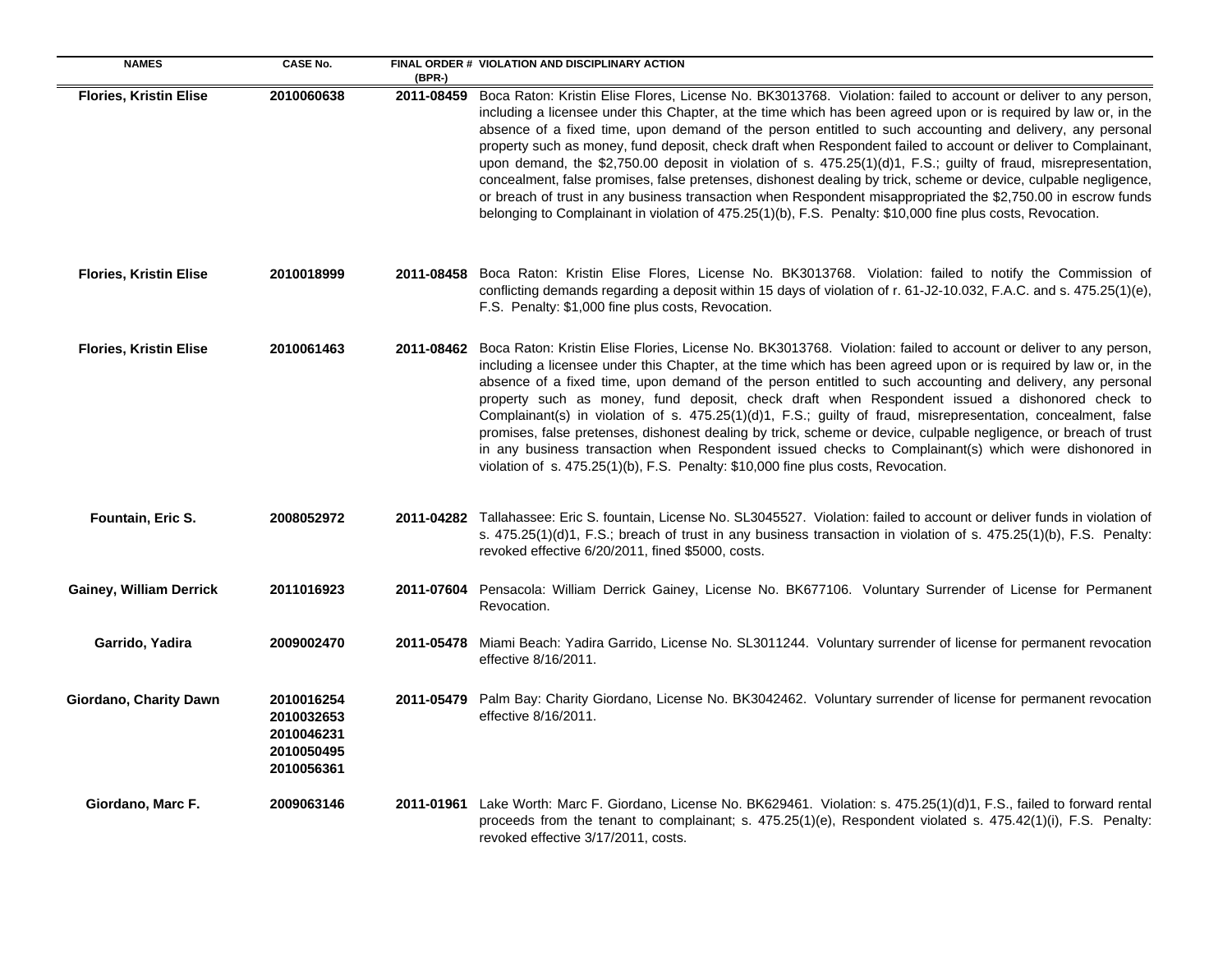| <b>NAMES</b>                            | <b>CASE No.</b> | (BPR-)     | FINAL ORDER # VIOLATION AND DISCIPLINARY ACTION                                                                                                                                                                                                                                                                                                                                                                                                                                                                                                                                                                                                                                                                                                                                                                                                                                            |
|-----------------------------------------|-----------------|------------|--------------------------------------------------------------------------------------------------------------------------------------------------------------------------------------------------------------------------------------------------------------------------------------------------------------------------------------------------------------------------------------------------------------------------------------------------------------------------------------------------------------------------------------------------------------------------------------------------------------------------------------------------------------------------------------------------------------------------------------------------------------------------------------------------------------------------------------------------------------------------------------------|
| Giordano, Marc Francis                  | 2009042478      |            | 2011-01502 Wellington: Marc Francis Giordano, License No. BK629461. Violation: failed to account or deliver to any person,<br>any personal property such as money, fund, deposit, check, draft, or other thing of value in violation of s.<br>475.25(1)(d)1, F.S.; failed to keep and make available to the Department such books, accounts, and records as<br>will enable the department to determine whether such broker is in compliance with the provisions of this chapter<br>in violation of ss. 475.5015 and 425.25(1)(e), F.S.; aiding, assisting, procuring, employing, or advising any<br>unlicensed person or entity to practice a profession contrary to this chapter in violation of ss. 455.227(1)(j) and<br>475.25(1)(e), F.S. Penalty: fined \$1,000, costs, 60 day suspension, 1 yr probation, 4 hr escrow education class<br>and attend two 2-day FREC general meetings. |
| Gonzalez, Ralph                         | 2008049760      |            | 2011-02745 St. Cloud: Ralph Gonzalez, Jr., License No. BK3031011. Violation: s. 475.25(1)(d)1, failed to account or deliver<br>to complainant upon demand of the person entitled to such accounting and delivery, any personal property such<br>as money, fund, deposit, check, draft; s. 475.25(1)(e), F.S., and r. 61J2-10.010(1), F.A.C., failed to immediately<br>deposit tenants check in escrow or trust account. Penalty: revoked effective 4/20/2011, costs.                                                                                                                                                                                                                                                                                                                                                                                                                       |
| Gray, John Charles                      | 2010057002      | 2011-06731 | Lake Mary: John Charles Gray, Jr., License No. BK414987. Violation: s. 475.25(1)(p), F.S. failed to inform the<br>Commission in writing within thirty (30) days after pleading nolo contendere to Aggravated Assault with a Deadly<br>Weapon in Case 2007-CF-000541-A-O; s. 475.25(1)(f), F.S., entered a plea of nolo contendere and adjudication<br>was withheld in Case 2007-CF-0005541-A-O. Penalty: \$1,000 fine, costs, attend two (2-day) FREC general<br>meetings.                                                                                                                                                                                                                                                                                                                                                                                                                 |
| Greeney, Zoe                            | 2010035827      |            | 2011-02743 Daytona Beach: Zoe Greeney, License No. SL3072758. Violation: s. 475.25(1)(f), F.S., entered a plea of no<br>contest to Possession of a Controlled substance in case number 2009-33274ACFAES; s. 475.25(1)(p), F.S.,<br>failed to inform the Commission in writing within thirty (30) days after pleading nolo contendere, in case 2009-<br>33274CFAES, to a felony criminal offense. Penalty: 6 month probation, costs, attend one (2-day) FREC general<br>meeting.                                                                                                                                                                                                                                                                                                                                                                                                            |
| Guia, Antonia                           | 2008035051      |            | 2011-04283 Miami Beach: Antonia Guia, License No. SL3175918. Voluntary surrender of license for permanent revocation<br>effective 6/20/2011.                                                                                                                                                                                                                                                                                                                                                                                                                                                                                                                                                                                                                                                                                                                                               |
| Gutierrez, Medardo                      | 2009037333      |            | 2011-06735 Doral: Medardo Gutierrez, License No. BK539233. Violation: failed to account or deliver funds in violation of s.<br>475.25(1)(d)1, F.S.; failed to properly prepare the required written monthly escrow statement-reconciliations in<br>violation of r. 61J2-14.012(2) and (3), F.A.C. and s. 475.25(1)(e), F.S.; failed to take corrective action for trust<br>overage in violation of r. 61J2-14.012(3), F.A.C. and s. 475.25(1)(e), F.S. Penalty: fined \$1,500, costs, 6 month<br>suspension, attend one (2-day) FREC general meeting.                                                                                                                                                                                                                                                                                                                                      |
| H & H Real Estate<br><b>Development</b> | 2008011475      | 201106729  | Sunrise: H & H Real Estate Development, License No. CQ1028193. Violation: failed to preserve and make<br>available to the Petitioner, all books, records and supporting documents and failed to keep an accurate account<br>of all trust fund transactions in violation of r. 61J2-14.012(1), F.A.C. and ss. 475.5015 and 475.25(1)(e), F.S.;<br>guilty of having obstructed or hindered in any manner the enforcement of Chapter 475, F.S. in violation of ss.<br>475.42(1)(i), and 475.25(1)(e), F.S. Penalty: \$500 fine, costs.                                                                                                                                                                                                                                                                                                                                                        |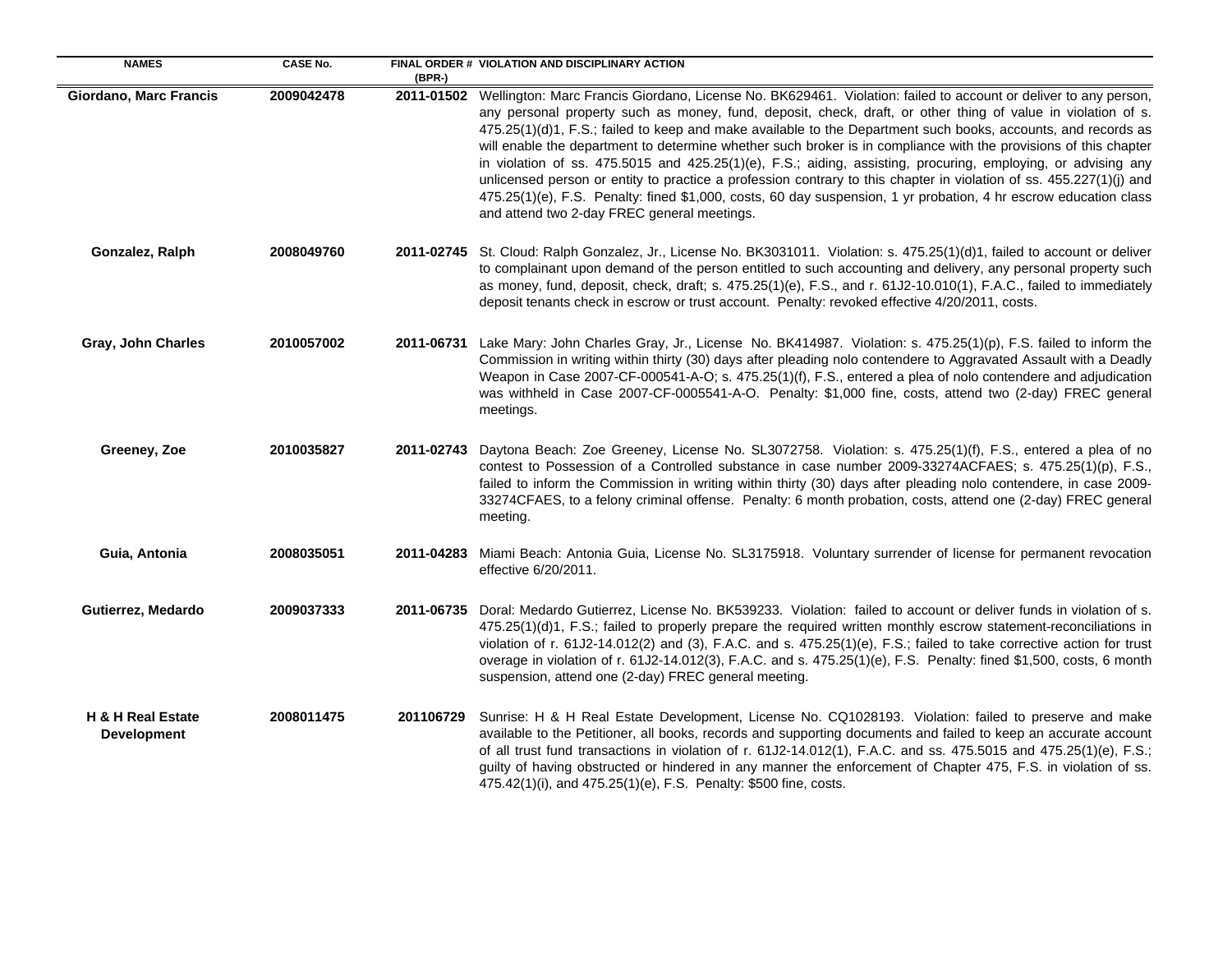| <b>NAMES</b>                            | <b>CASE No.</b>                                                                                                            | (BPR-)     | FINAL ORDER # VIOLATION AND DISCIPLINARY ACTION                                                                                                                                                                                                                                                                                                                                                                                                                                                                                                                                                                                                                                                                                                                                                                                                                                                                                                                                                                                  |
|-----------------------------------------|----------------------------------------------------------------------------------------------------------------------------|------------|----------------------------------------------------------------------------------------------------------------------------------------------------------------------------------------------------------------------------------------------------------------------------------------------------------------------------------------------------------------------------------------------------------------------------------------------------------------------------------------------------------------------------------------------------------------------------------------------------------------------------------------------------------------------------------------------------------------------------------------------------------------------------------------------------------------------------------------------------------------------------------------------------------------------------------------------------------------------------------------------------------------------------------|
| H & H Real Estate<br><b>Development</b> | 2011034248                                                                                                                 | 201106727  | Sunrise: H & H Real Estate Development, License No. CQ1028193. Violation: failed to preserve and make<br>available to the Petitioner, all books, records and supporting documents and failed to keep an accurate account<br>of all trust fund transactions in violation of r. 61J2-14.012(1), F.A.C. and ss. 475.5015 and 475.25(1)(e), F.S.;<br>obstructed or hindered in any manner the enforcement of Chapter 475, F.S. or the performance of any lawful<br>duty by any person acting under the authority of Chapter 475, F.S. in violation of ss. 475.42(1)(i), and<br>475.25(1)(e), F.S.; operated as a broker under a trade name without causing the same to be noted in the records<br>of the Commission and placed on its license or so operate as a member of a partnership or as a corporation or<br>as an officer or manager thereof, without the partnership or corporation being the holder of a valid current<br>registration in violation of ss. 475.42(1)(k), and 475.25(1)(e), F.S. Penalty: \$750 fine, costs. |
| Haberstumpf, Craig L.                   | 2009002481                                                                                                                 |            | 2011-05293 Boca Raton: Craig L. Haberstumpf, License No. SL3202137. Violation: aiding, assisting, procuring, employing,<br>or advising any unlicensed person or entity to practice a profession contrary to this Chapter in violation of s.<br>455.227(1)(j), F.S. and s. 475.25(1)(e), F.S.; shared a commission with, or paid a fee or other compensation to, a<br>person not properly licensed as a broker, broker associate or sales associate under the laws of his state, for the<br>referral of real estate business, clients, prospects, or customers, or for anyone or more of the services set forth in<br>s. 475.01(1)(a), in violation of ss. 475.25(1)(h), and 475.25(1)(e), F.S. Penalty: \$500 fine plus costs, 1 year<br>probation, 28-hour reactivation course, attend two 2-day FREC general meetings.                                                                                                                                                                                                         |
| Hansen, Robert G                        | 2009006963                                                                                                                 |            | 2011-04273 Ft. Lauderdale: Robert G. Hansen, License No. SL3103924. Violation: failed to advertise property or services in<br>a manner in which reasonable persons would know they are dealing with a real estate licensee; failed to include<br>the licensed name of the brokerage firm; and having placed or caused to be placed an advertisement which is<br>fraudulent, false, deceptive, or misleading in form or content in violation of r. 61J2-10.025, F.A.C. and s.<br>475.25(1)(c), F.S. Penalty: fined \$1,000, costs, attend on FREC general meeting.                                                                                                                                                                                                                                                                                                                                                                                                                                                                |
| Harrington, Cindy Jane                  | 2010039931                                                                                                                 |            | 2011-03118 Port Orange: Cindy J. Harrington, License No. SL634204. Voluntary surrender of license for permanent<br>revocation effective 5/10/2011.                                                                                                                                                                                                                                                                                                                                                                                                                                                                                                                                                                                                                                                                                                                                                                                                                                                                               |
| Henry, Adrienne June                    | 2010041499                                                                                                                 | 2011-08463 | Davenport: Adrienne June Henry, License No. BK677271. Voluntary Surrender of License for Permanent<br>Revocation                                                                                                                                                                                                                                                                                                                                                                                                                                                                                                                                                                                                                                                                                                                                                                                                                                                                                                                 |
| <b>Hicks, Terry Ray</b>                 | 2011010457<br>2011008494<br>2011008583<br>2011007692<br>2011008753<br>2011010040<br>2011003094<br>2011003159<br>2011009071 |            | 2011-04292 Miami: Terry Ray Hicks, License No. BK515447. Voluntary surrender of license for permanent revocation<br>effective 6/20/2011.                                                                                                                                                                                                                                                                                                                                                                                                                                                                                                                                                                                                                                                                                                                                                                                                                                                                                         |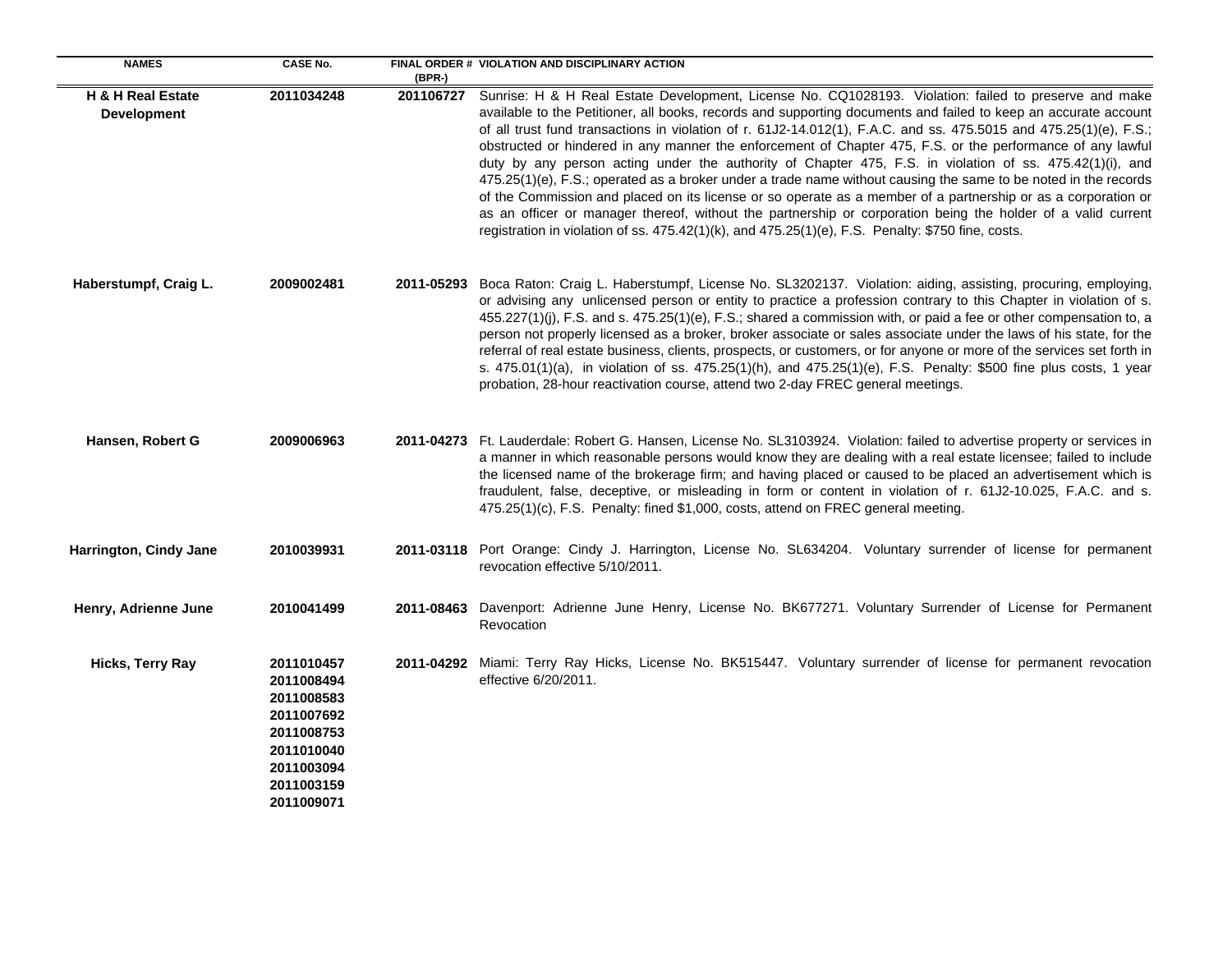| <b>NAMES</b>                             | <b>CASE No.</b> |            | FINAL ORDER # VIOLATION AND DISCIPLINARY ACTION                                                                                                                                                                                                                                                                                                                                                                                                                                                                                                                                                                                                                                                                                                 |
|------------------------------------------|-----------------|------------|-------------------------------------------------------------------------------------------------------------------------------------------------------------------------------------------------------------------------------------------------------------------------------------------------------------------------------------------------------------------------------------------------------------------------------------------------------------------------------------------------------------------------------------------------------------------------------------------------------------------------------------------------------------------------------------------------------------------------------------------------|
| <b>Home Owners Realty</b><br>Depot, Inc. | 2008056683      | (BPR-)     | 2011-02744 St. Cloud: Home Owners Realty Depot, Inc., License No. CQ1014673. Violation: s. 475.25(1)(d)1, failed to<br>account or deliver to complainant upon demand of the person entitled to such accounting and delivery, any<br>personal property such as money, fund, deposit, check draft; s. 475.25(1)(e), F.S., and r. 61J2-14.010(1), F.A.C.,<br>failed to immediately deposit Tenants checks into an escrow or trust account. Penalty: revoked effective<br>4/20/2011, costs.                                                                                                                                                                                                                                                         |
| Hurts, Anne                              | 2009052356      |            | 2011-05483 Lake City: Anne Hurst, License No. BL3057283. Violation: operated as a sales associate without being the<br>holder of a valid and current license as a sales associate in violation of s. 475.25(1)(c), F.S. Penalty: \$250 fine<br>plus costs, reprimand.                                                                                                                                                                                                                                                                                                                                                                                                                                                                           |
| Janofski, Jeffrey Allen                  | 2008048886      | 2011-07605 | Marshall, MI: Jeffrey Allen Janofski, License No. SL626397. Violation: failed to deliver the buyer's check to his<br>employer in violation of r. 61J2-14.009, F.A.C. and s. 475.25(1)(e), F.S. Penalty: \$500 fine plus costs, 6 months<br>probation, attend one 2-day FREC meeting.                                                                                                                                                                                                                                                                                                                                                                                                                                                            |
| Johncola, Michelle                       | 2008066878      | 2011-04280 | Tarpon Springs: Michelle Johncola, License No. BK3211011. Violation: s.475.25(1)(d)1, F.S., failed to pay to the<br>judgment amount of \$7,735.00 in case number 08-644-CO-40. Penalty: Costs, reprimand, 6 month probation,<br>attend one (2-day) FREC general meeting.                                                                                                                                                                                                                                                                                                                                                                                                                                                                        |
| Johnson, Terri                           | 2007040969      | 2011-00470 | Jacksonville: Terri Johnson, License No. SL706026. Violation: failed to immediately place with the registered<br>employer any money, fund, deposit, check or draft entrusted to her as agent of the registered employer in<br>violation of r. 61J2-14.009, F.A.C. and ss. 475.25(1)(k) and 475.25(1)(e), F.S.; dishonest dealing by trick,<br>scheme, or device, culpable negligence, or breach of trust in any business transaction in violation of s.<br>475.25(1)(b), F.S.; collected any money in connection with any real estate brokerage transaction except in the<br>name of the employer and with the express consent of the employer in violation of ss. 475.42(1)(d) and<br>475.25(1)(e), F.S. Penalty: Revoked effective 1/18/2011. |
| Kang, Sung                               | 2008041584      |            | 2011-05472 Broadview Heights, OH: Sung Kang, License No. BK701560. s. 455.227(1)(n), F.S., exercised influence on a<br>client for the purpose of financial gain of the licensee; s. 475.25(1)(d)1, F.S., failed to deliver personal property<br>upon demand of a person entitled to such delivery, when there is an absence of a fixed time upon delivery; s.<br>475.25(1)(b), F.S., misrepresentation and committed beach of trust; s. 475.25(1)(d), F.S., failed to satisfy a civil<br>judgment within a reasonable time frame. Penalty: \$2,500 fine plus costs, revocation effective 8/16/2011.                                                                                                                                             |
| Kang Realty Corp.                        | 2008041675      | 2011-05475 | Kissimmee: Kang Realty Corp., License No. CQ1015726. Violation: ss. 455.227(1)(n), and 475.25(1)(e), F.S.,<br>guilty of exercising influence on a client for the purpose of financial gain of the licensee; s. 475.25(1)(d)1, F.S.,<br>failed to deliver personal property upon demand of a person entitled to such delivery, when there is an absence<br>of a fixed time upon delivery; s. 475.25(1)(b), F.S., misrepresentation and committed beach of trust; s.<br>475.25(1)(d), F.S., failed to satisfy a civil judgment within a reasonable time frame. Penalty: \$2,500 fine plus<br>costs, revocation effective 8/16/2011.                                                                                                               |
| <b>Langston, Thomas Martin</b>           | 2009065668      | 2011-04268 | Wesley Chapel: Thomas Martin Langston, License No. SL688554. Violation: guilty of having been adjudicated<br>guilty of Making & Subscribing a False Tax Return in violation of s. 475.25(1)(f), F.S; guilty of having been<br>convicted of Making & Subscribing a False Tax Return in violation of s. 455.227(1)(t), F.S. Penalty: Costs,<br>revocation effective 6/20/2011.                                                                                                                                                                                                                                                                                                                                                                    |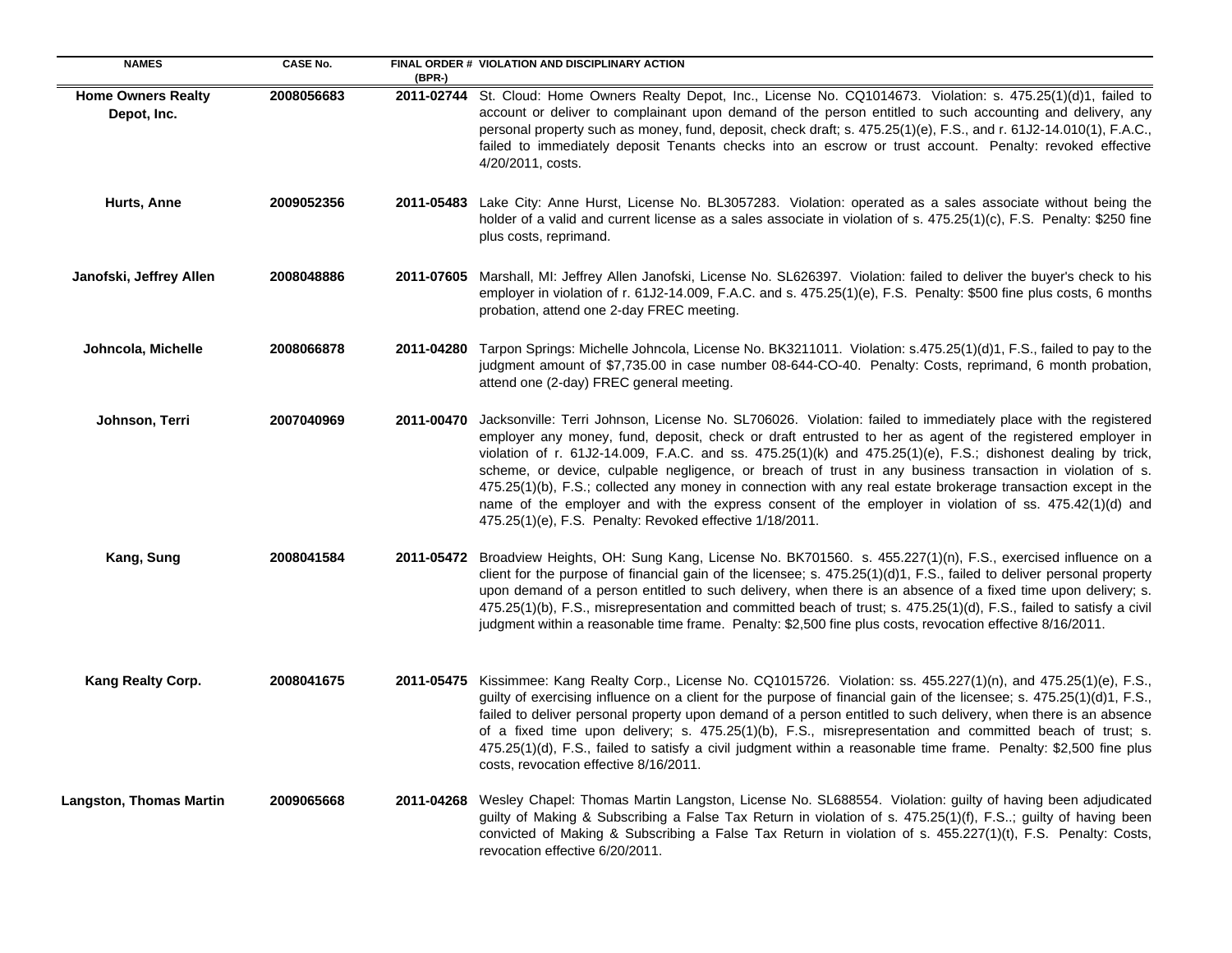| <b>NAMES</b>            | <b>CASE No.</b> | (BPR-)     | FINAL ORDER # VIOLATION AND DISCIPLINARY ACTION                                                                                                                                                                                                                                                                                                                                                                                                                                                                                                                                                                                                                                                                                                                                                                                                                                                                                                                                                                                                                                                                                                                                       |
|-------------------------|-----------------|------------|---------------------------------------------------------------------------------------------------------------------------------------------------------------------------------------------------------------------------------------------------------------------------------------------------------------------------------------------------------------------------------------------------------------------------------------------------------------------------------------------------------------------------------------------------------------------------------------------------------------------------------------------------------------------------------------------------------------------------------------------------------------------------------------------------------------------------------------------------------------------------------------------------------------------------------------------------------------------------------------------------------------------------------------------------------------------------------------------------------------------------------------------------------------------------------------|
| Linton, Dawn P.         | 2011024783      |            | 2011-05284 Miami: Dawn P. Linton, License No. BK629327. Voluntary surrender of license for permanent revocation effective<br>8/5/2011.                                                                                                                                                                                                                                                                                                                                                                                                                                                                                                                                                                                                                                                                                                                                                                                                                                                                                                                                                                                                                                                |
| Lutter, Susan Ann       | 2009052245      | 2011-05290 | Ft. Myers: Susan Ann Lutter, License No. BK3188329. Violation: Respondent violated ss. 475.25(1)(e), F.S. and<br>455.227(1)(j), F. S. (2008), employed an unlicensed person to practice a profession contrary to this Chapter.<br>Penalty: Costs.                                                                                                                                                                                                                                                                                                                                                                                                                                                                                                                                                                                                                                                                                                                                                                                                                                                                                                                                     |
| Marro, Marie            | 2008030685      | 2011-02841 | Cape Coral: Marie Ann Marro, License No. BK3127851. Violation: s. 475.25(1)(E), F.S.; s. 475.42(1)(b), F.S.<br>(2007); s. 475.25(1)(e), F.S.; s. 475.42(1)(d), F.S. (2007). Penalty: fined \$1,000, costs, attend one (2-day) FREC<br>general meeting.                                                                                                                                                                                                                                                                                                                                                                                                                                                                                                                                                                                                                                                                                                                                                                                                                                                                                                                                |
| Mora, Sherry A.         | 2008052843      | 2010-01508 | Dunellon: Sherry A. Mora, License No. SL3196991. Violation: s. 475.25(1)(b), F.S. committed fraud,<br>misrepresentation, concealment, false promises, false pretenses, dishonest dealings by trick, scheme or devise,<br>culpable negligence, or breach of trust in any business transaction when she failed to deliver to the broker, the<br>contract for the subject property, the \$500.00 escrow deposit for the purchase of the Subject Property, and when<br>she informed the buyer that the \$500.00 escrow deposit was being held by Brick City Title; s. 475.25(1)(e), F.S.,<br>and r. 61J2-14.008(2)(b), F.A.C., failed to indicate in the sales and purchase contract for the subject property the<br>address and phone number of Brick City Title; s. 475.25(1)(k), F.S., failed to immediately place with her or his<br>registered employer any money, fund, deposit, check, or draft entrusted to her or him by any person dealing with<br>her or him as agent of the registered employer when she failed to place with her broker, Mollie M. Hale, the<br>\$500.00 deposit for the purchase of the Subject Property. Penalty: fined \$1,000, costs, 90 day suspension, |
|                         |                 |            | 1 yr probation, attend two (2-day) FREC general meetings.                                                                                                                                                                                                                                                                                                                                                                                                                                                                                                                                                                                                                                                                                                                                                                                                                                                                                                                                                                                                                                                                                                                             |
| <b>Moseley, Scott</b>   | 2008058050      | 2011-05473 | Coco Beach: Scott E. Moseley, License No. SL3122595. Violation: s. 455.227(1)(a), F.S. Penalty: fined \$500,<br>costs, 3 month probation, attend one (2-day) FREC general meeting.                                                                                                                                                                                                                                                                                                                                                                                                                                                                                                                                                                                                                                                                                                                                                                                                                                                                                                                                                                                                    |
| <b>Moxley, James</b>    | 2008049679      | 2011-04269 | Hallandale: James Moxley, License No. BK3014412. Violation: s.475.25(1)(d)1, F.S., failed to return<br>Complainants escrow deposit funds; s.475.25(1)(b), F.S., committed fraud, misrepresentation, concealment,<br>false promises, false pretenses, dishonest dealings by trick, scheme or device, culpable negligence, or breach of<br>trust in any business transaction. Penalty: revoked effective 6/20/2011, costs.                                                                                                                                                                                                                                                                                                                                                                                                                                                                                                                                                                                                                                                                                                                                                              |
| Moya, Melina            | 2010032898      |            | 2011-07603 Homestead: Melina Moya, License No. SL3196327. Voluntary Surrender of License for Permanent Revocation.                                                                                                                                                                                                                                                                                                                                                                                                                                                                                                                                                                                                                                                                                                                                                                                                                                                                                                                                                                                                                                                                    |
| Panaretos, Helene Marci | 2010003429      |            | 2011-05289 Port Charlotte: Helene Marci Panaretos, License No. SL3092660. Violation: guilt of failing to timely deposit a<br>check into escrow. Penalty: \$250 fine plus costs, attend two 2-day FREC general meetings, reprimand.                                                                                                                                                                                                                                                                                                                                                                                                                                                                                                                                                                                                                                                                                                                                                                                                                                                                                                                                                    |
| Patton, A. Ken          | 2010007701      |            | 2011-01972 Ft. Myers: A. Ken Patton, License No. BK 695959. Violation: s.475.25(1)(e), by violating s.475.42(1)(e), F.S.,<br>when the Florida Real Estate Commission found Respondent guilty of violations of s.475, F.S. and Respondent<br>failed to comply with a lawful order issued by the Florida Real Estate Commission. Penalty: revoked effective<br>3/17/2011, costs.                                                                                                                                                                                                                                                                                                                                                                                                                                                                                                                                                                                                                                                                                                                                                                                                        |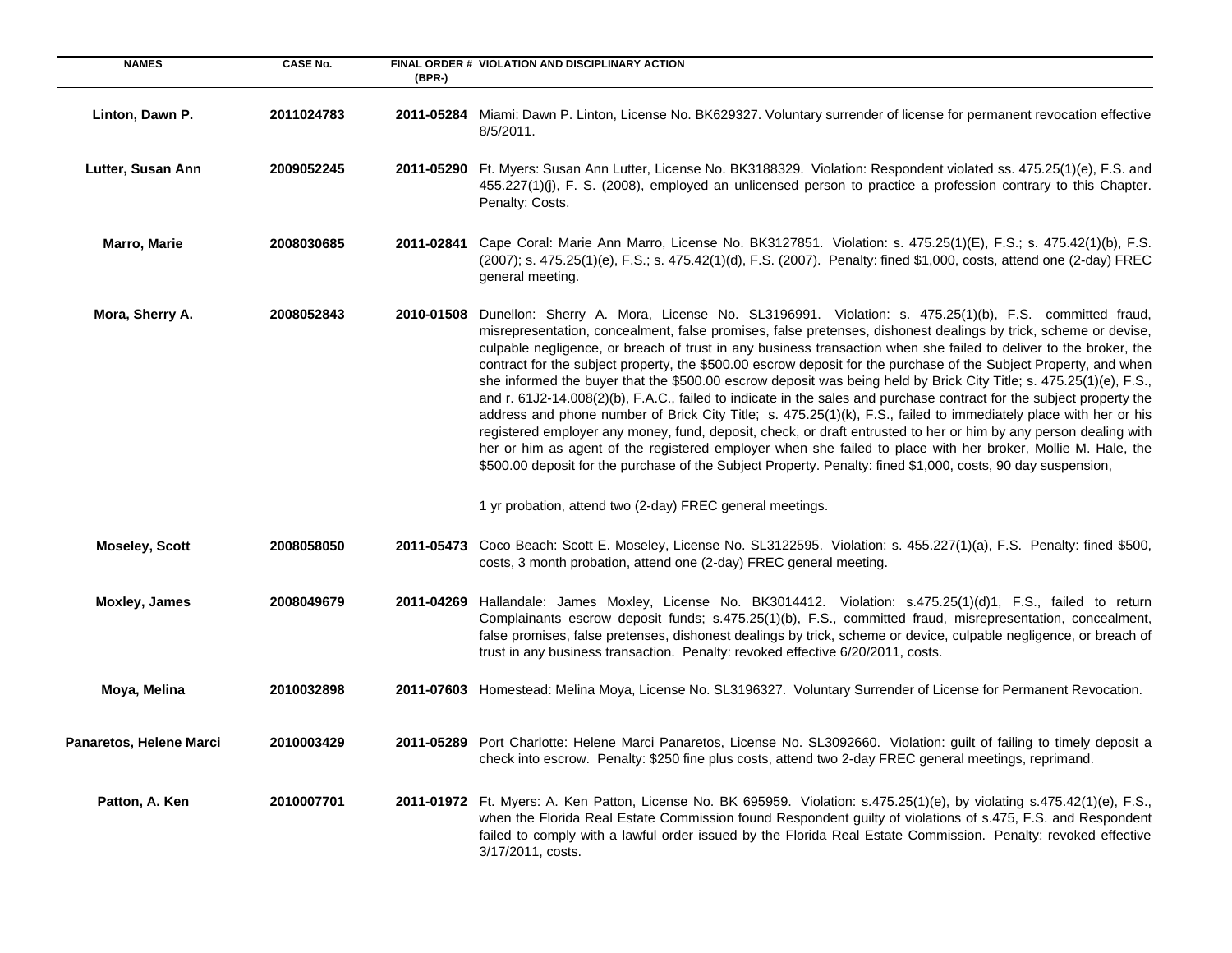| <b>NAMES</b>                                       | <b>CASE No.</b> | $(BPR-)$   | FINAL ORDER # VIOLATION AND DISCIPLINARY ACTION                                                                                                                                                                                                                                                                                                                                                                                                                                                                                                                                                                                                                                                                                                                                                                                                                                                                                                                                                                                                                                                                                                                                                                                                             |
|----------------------------------------------------|-----------------|------------|-------------------------------------------------------------------------------------------------------------------------------------------------------------------------------------------------------------------------------------------------------------------------------------------------------------------------------------------------------------------------------------------------------------------------------------------------------------------------------------------------------------------------------------------------------------------------------------------------------------------------------------------------------------------------------------------------------------------------------------------------------------------------------------------------------------------------------------------------------------------------------------------------------------------------------------------------------------------------------------------------------------------------------------------------------------------------------------------------------------------------------------------------------------------------------------------------------------------------------------------------------------|
| <b>Plunkett, Quince</b>                            | 2008039265      |            | 2011-01962 Ft. Lauderdale: Quince Plunkett, License No. BK700438. Violation: guilty of misrepresentation and dishonest<br>dealing by trick, scheme or device, in violation of s. 475.25(1)(b), F.S.; guilty of failure to preserve and make<br>available to the Petitioner, all books, records, and supporting documents and failed to keep an accurate account<br>of all trust fund transactions in violation of r. 61J2-14.012(1), F.A.C. and s. 475.5015, F.S., and, therefore, in<br>violation of s. 475.25(1)(e), F.S. Penalty: revoked effective 3/17/2011, costs.                                                                                                                                                                                                                                                                                                                                                                                                                                                                                                                                                                                                                                                                                    |
| Pornovets, Kenneth Frank                           | 2008034856      |            | 2011-04284 Middleburg: Kenneth Frank Pornovets, License No. SL 653290. Violation: violated s. 475.25(1)(p), F.S., for<br>failure to inform the Commission in writing within thirty (30) days after entering a plea of guilty in Case Number<br>2008-CF-002031, to Grand Theft, More Than \$20,000, a Second Degree Felony; violated s. 475.25(1)(f), F.S.,<br>when he was convicted of Grand Theft, More Than \$20,000, in the Circuit court of the Fourth Judicial Circuit in<br>and for Clay County Florida, Division A. Penalty: revoked effective 6/20/2011, costs.                                                                                                                                                                                                                                                                                                                                                                                                                                                                                                                                                                                                                                                                                     |
| Qiao, Changyu                                      | 2009011108      | 2011-01593 | Celebration: Changyu Qiao, License No. BK3099475. Violation: guilty of failing to once monthly, a broker shall<br>cause to be made a written statement comparing the broker's total liability with the reconciled bank balance(s) of<br>all trust accounts. The broker's trust liability is defined as the sum total of all deposits received, pending and<br>being held by the broker at any point in time. The minimum information to be included in the monthly statement-<br>reconciliation shall be the date the reconciliation was undertaken, the date used to reconcile the balances, the<br>name of the bank(s), the names of the account(s), the account number(s), the account balances(s) and date(s),<br>deposits in transit, outstanding checks identified by date and check number, an itemized list of the broker's trust<br>liability, and any other items necessary to reconcile the bank account balances(s) with the balance per the<br>broker's checkbook(s) and other trust account books and records disclosing the date of receipt and the source of<br>the funds. The broker shall review, sign and date the monthly statement-reconciliation, in violation of r. 61J2-<br>14.012(2), F.A.C., and violated r. 61J2-14.011, F.A.C., |
|                                                    |                 |            | which requires a broker who receives a deposit shall not have any right to or lien upon said deposit, except upon<br>the written agreement or order of the depositor so long as the depositor or depositor's legal representative has<br>sole control of said deposit, until the transaction involved has been closed, and no person has any claim except<br>the party ultimately to receive the same, in which case the broker may deduct the agreed commission unless the<br>amount or time of payment is disputed. In case of a dispute as to the amount of the commission, or the time of<br>payment, the broker may retain only the amount of the claim in said account and in trust, until the dispute is<br>settled by agreement, arbitration, mediation or court proceedings, as provided in s. 475.25(1)(d)1, F.S. Penalty:<br>fined \$1000, costs, attend one (1) FREC general meeting, 4 hour escrow class.                                                                                                                                                                                                                                                                                                                                      |
| Rosell, Herling Ana a/k/a<br><b>Herling Milian</b> | 2008058335      |            | 2011-01966 Miami: Herling Ana Rosell a/k/a Herling Milian, License No. BK 3052685. Violation: s. 475.25(1)(b), F.S., by<br>committing fraud, misrepresentation, concealment, false promises, false pretenses, dishonest dealings by trick,<br>scheme or device, culpable negligence, or breach of trust in any business transaction when Respondent<br>misrepresented the earning record of Cenedo as an employee of Realty Company to Homes America Mortgage<br>Services. Penalty: revoked effective 3/17/2011, costs.                                                                                                                                                                                                                                                                                                                                                                                                                                                                                                                                                                                                                                                                                                                                     |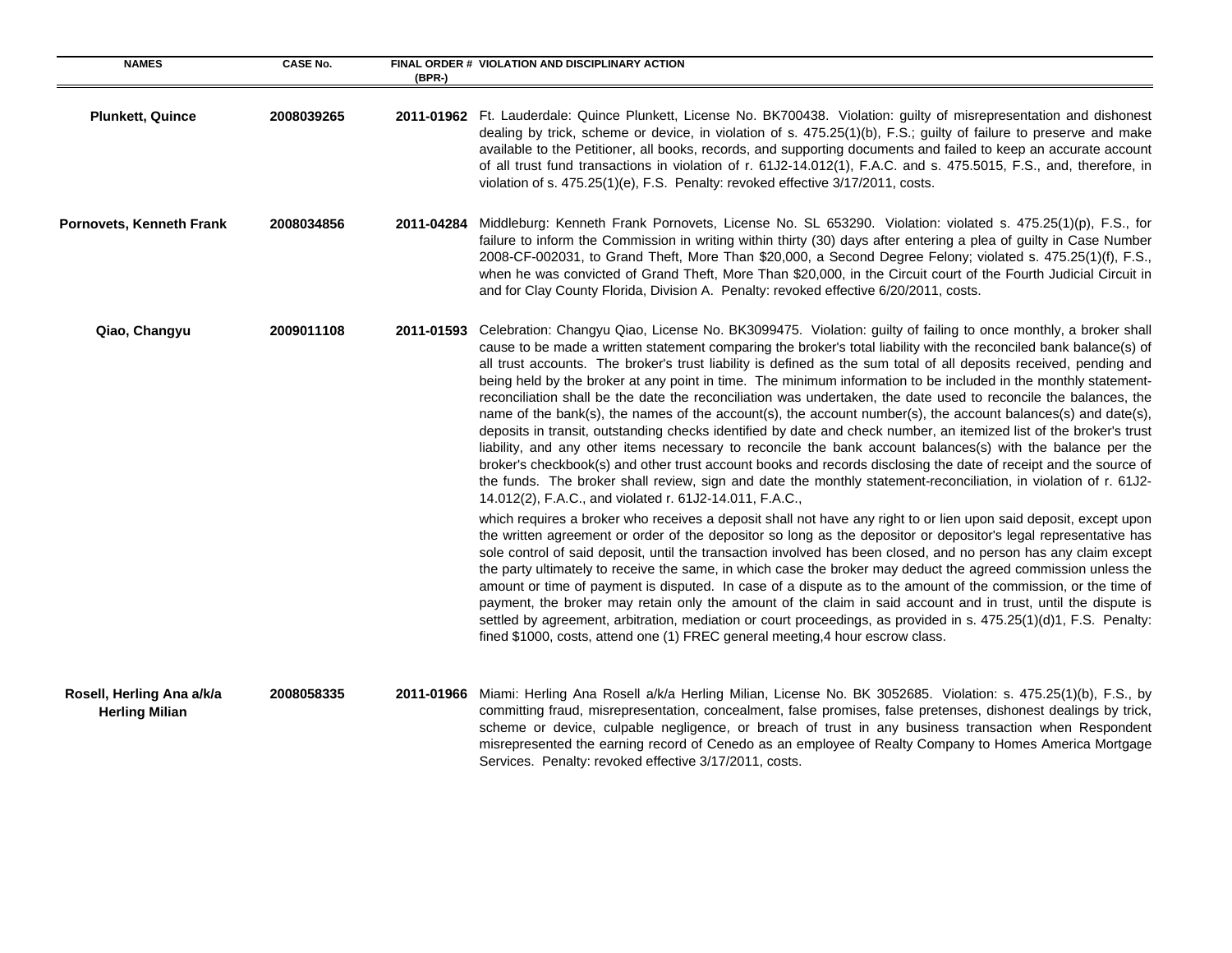| <b>NAMES</b>              | <b>CASE No.</b> |            | FINAL ORDER # VIOLATION AND DISCIPLINARY ACTION                                                                                                                                                                                                                                                                                                                                                                                                                                                                                                                                                                                                                                                                                                                                                                                                                                                                                                                                                                                                                                                                                                                                                                                                                                                                                                                                                       |
|---------------------------|-----------------|------------|-------------------------------------------------------------------------------------------------------------------------------------------------------------------------------------------------------------------------------------------------------------------------------------------------------------------------------------------------------------------------------------------------------------------------------------------------------------------------------------------------------------------------------------------------------------------------------------------------------------------------------------------------------------------------------------------------------------------------------------------------------------------------------------------------------------------------------------------------------------------------------------------------------------------------------------------------------------------------------------------------------------------------------------------------------------------------------------------------------------------------------------------------------------------------------------------------------------------------------------------------------------------------------------------------------------------------------------------------------------------------------------------------------|
| Rodriguez, Claudio        | 2008048325      | (BPR-)     | <b>2011-01968</b> Miami: Claudio Rodriguez, License No. SL 3124496. Violation: ss. 475.25(1)(e), and 475.42(1)(d), F.S.,<br>demanded, received and accepted a deposit check in the amount of \$20,000 payable to Respondent for a real<br>estate transaction, except in the name of the employer and without the express consent from Respondent's<br>broker; s. 475.25(1)(d)1, F.S., failed to account or deliver to Ortiz, at the time which has been agreed upon or is<br>required by law or, in the absence of a fixed time, upon demand of the person entitled to such accounting and<br>delivery, any personal property such as money, fund, deposit, check, draft; s. 475.25(1)(b), F.S., committed<br>fraud, misrepresentation, concealment, false promises, false pretenses, dishonest dealings by trick, scheme or<br>devise, culpable negligence, or breach of trust when respondent failed to deliver to Ortiz or employer, money<br>collected to the purchase of a real property. Penalty: revoked effective 3/17/2011, costs.                                                                                                                                                                                                                                                                                                                                                           |
| Rodriguez, Frank          | 2009048448      |            | 2011-06730 Miami: Frank Rodriguez, License No. BK 3028519. Voluntary Surrender of License for Permanent Revocation<br>effective 10/3/2011.                                                                                                                                                                                                                                                                                                                                                                                                                                                                                                                                                                                                                                                                                                                                                                                                                                                                                                                                                                                                                                                                                                                                                                                                                                                            |
| <b>Rubin, Jeffrey</b>     | 2010009548      | 2011-04289 | Jacksonville: Jeffrey Rubin, License No. SL 592541. Voluntary Surrender of License for Permanent Revocation<br>effective 6/20/2011.                                                                                                                                                                                                                                                                                                                                                                                                                                                                                                                                                                                                                                                                                                                                                                                                                                                                                                                                                                                                                                                                                                                                                                                                                                                                   |
| Salmon, Nelcia A.         | 2008037470      |            | 2011-01589 Plantation: Nelcia A. Salmon, License No. BK 698632. Violation: committed fraud, misrepresentation,<br>concealment, false promises, false pretense, dishonest dealings by trick, scheme or devise, culpable negligence,<br>or breach of trust in any business transaction in violation of s.475.25(1)(b), F.S.; failed to account or deliver to<br>any person, including a licensee under this chapter, at the time which has been agreed upon or is required by law<br>or, in the absence of a fixed time, upon demand of the person entitled to such accounting and delivery, any<br>personal property such as money, fund, deposit, check, draft, abstract of title, mortgage, conveyance, lease or<br>other document or thing of value in violation of s.475.25(1)(d)1, F.S.; a person may not obstruct or hinder in any<br>manner the enforcement of this chapter or the performance of any lawful duty by any person acting under the<br>authority of this chapter or interfere with intimidate, or offer any bribe to any member of the commission or any of<br>its employees or any person who is, or is expected to be, a witness in any investigation or proceeding relating to<br>a violation of this chapter in violation of ss.475.42(1)(j) and 475.25(1)(e), F.S. Penatly: revoked effective 3/2/2011<br>and 475.25(1)(e), F. S. Penalty: revoked effective 3/2/2011, costs. |
| Seigler, William D.       | 2010062949      |            | 2011-05480 Siesta Key; William D. Seigler, Jr., License No. SL 3139049. Voluntary Surrender of License for Permanent<br>Revocation effective 8/16/2011.                                                                                                                                                                                                                                                                                                                                                                                                                                                                                                                                                                                                                                                                                                                                                                                                                                                                                                                                                                                                                                                                                                                                                                                                                                               |
| Serle, Steven             | 2008061713      |            | 2011-01970 Palm Beach: Steven Serle, License No. BK 3009356, BK 364606, Violation: guilty of failure to ensure that each<br>officer, director, and sales associate is properly licensed with the Petitioner in violation of r. 61J2-5.019, F.A.C.<br>and, therefore, in violation of s. $475.25(1)(e)$ , F.S. Penalty: fined \$279.50, costs.                                                                                                                                                                                                                                                                                                                                                                                                                                                                                                                                                                                                                                                                                                                                                                                                                                                                                                                                                                                                                                                         |
| Shevlin, Timothy          | 2008044414      |            | 2011-04270 Ft. Myers: Timothy M. Shevlin, License No. SL 3139546. Violation: s. 475.42(1)(e), F.S., failed to comply with a<br>lawful Final Order issued by the Florida Real Estate Commission in case no. 2007024160. Penalty: revoked<br>effective 6/20/2011, costs.                                                                                                                                                                                                                                                                                                                                                                                                                                                                                                                                                                                                                                                                                                                                                                                                                                                                                                                                                                                                                                                                                                                                |
| <b>Silver, David Marc</b> | 2009065171      |            | 2011-04295 Lake Mary: David Marc Silver, License No. BK 3177114. Violation: guilty of pleading nolo contendere,<br>regardless of adjudication, to a felony of a third degree. Penalty: fined \$500, costs, reprimand, attend one (2-<br>day) FREC general meeting.                                                                                                                                                                                                                                                                                                                                                                                                                                                                                                                                                                                                                                                                                                                                                                                                                                                                                                                                                                                                                                                                                                                                    |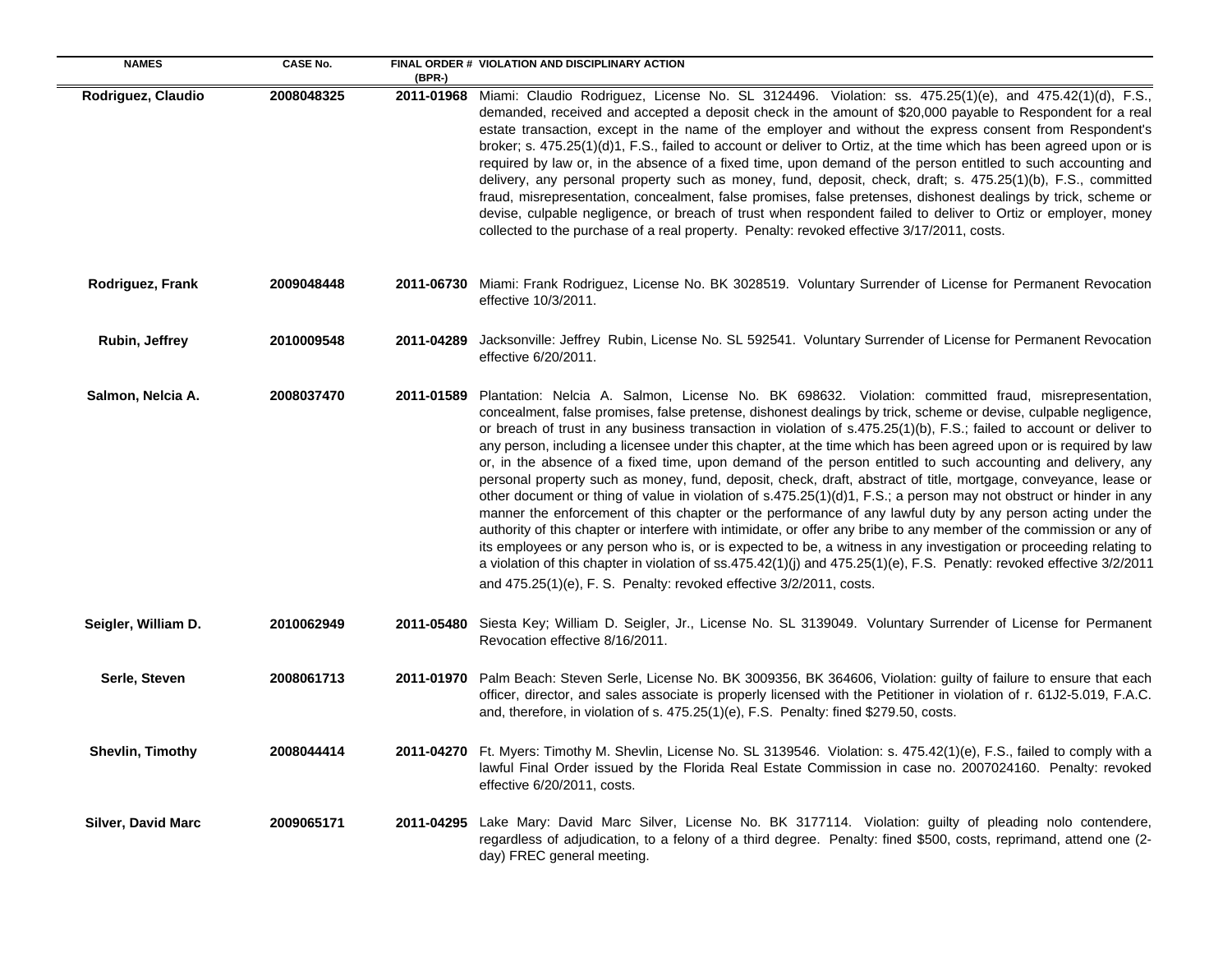| <b>NAMES</b>          | <b>CASE No.</b>          | (BPR-)     | FINAL ORDER # VIOLATION AND DISCIPLINARY ACTION                                                                                                                                                                                                                                                                                                                                                                                                                                                                                                                                               |
|-----------------------|--------------------------|------------|-----------------------------------------------------------------------------------------------------------------------------------------------------------------------------------------------------------------------------------------------------------------------------------------------------------------------------------------------------------------------------------------------------------------------------------------------------------------------------------------------------------------------------------------------------------------------------------------------|
| Simmons, Karle J      | 2008021976               | 2011-04278 | Jacksonville: Karle J. Simmons, License No. SL 3106888. Violation: guilty of fraud, misrepresentation,<br>concealment, false promises, false pretenses, dishonest dealing by trick, scheme or device, culpable negligence,<br>or breach of trust in any business transaction in violation of s. 475.25(1)(b), F.S. Penalty: revoked effective<br>6/20/2011, fined \$1000.                                                                                                                                                                                                                     |
| Simmons, Pamela S     | 2008021977               |            | 2011-04278 Jacksonville: Pamela S. Simmons, License No. SL 695141. Violation: guilty of fraud, misrepresentation,<br>concealment, false promises, false pretenses, dishonest dealing by trick, scheme or device, culpable negligence,<br>or breach of trust in any business transaction in violation of s.475.25(1)(b), F.S. Penalty: revoked effective<br>6/20/2011, fined \$1000.                                                                                                                                                                                                           |
| Sinker, Geoffrey L.   | 2008066281               |            | 2011-01501 Panama City, Panama: Geoffrey L. Sinker, License No. BK 700758. Violation: failed to account or deliver funds<br>in violation of s. 475.25(1)(d)1, F.S. Penalty: revoked effective 3/1/2011, fined \$5000, costs.                                                                                                                                                                                                                                                                                                                                                                  |
| Smith, Glenn          | 2008066937               | 2011-04271 | Clewiston: Glenn A. Smith, License No. BK 694718. Violation: s. 475.25(1)(f), F.S., when he entered a plea of<br>no contest in case number 08-221CF; s. 475.25(1), F.S., failed to inform the Commission in writing within 30<br>days after pleading nolo contendere, in case number 08-221CF, to felony criminal offense, Penalty: \$500.00<br>fine plus costs, 1 yr. probation, attend two (2-day) FREC general meetings.                                                                                                                                                                   |
| Smith, Larry          | 2007057469               | 2011-04281 | Port St. Lucie: Larry Eugene Smith, License No. SL 3111715. Violation: violated s. 475.25(1)(f), F.S.,<br>adjudicated guilty in Case No. 07-CF004147A of First Degree Grand Theft; s. 475.25(1)(p), F.S., failed to inform<br>the Commission in writing within thirty (30) days after being convicted of Grand Theft, in Case No. 07-<br>CF004147A; s. 455.227(1)(t), F.S., convicted of First Degree Grand Theft in Case No. 07-CF004147A within<br>thirty (30) days of the effective date of s. 455.227(1)(t), F.S. Penalty: revoked effective 6/20/2011, costs.                            |
| Souffrant, Garry R.   | 2010017203               |            | 2011-01967 Pembroke Pines: Garry R. Souffrant, License No. BK 684631. Violation: s. 475.25(1)(f), F.S., by having been<br>convicted and found guilty on November 23, 2009, case number 09-20407-CR-HUCK, of 46 criminal counts<br>which involve crimes of moral turpitude or fraudulent and dishonest conduct; s. 475.25(1)(p), F.S., by failing to<br>inform the Florida Real Estate Commission in writing within 30 days after being convicted or found guilty of any<br>felony; s. 475.25(1)(n), F.S., by being confined in a federal prison. Penalty: revoked effective 3/17/2011, costs. |
| Souza, Gabriel        | 2008053953<br>2008046501 |            | 2011-02135 Ft. Lauderdale: Gabriel Souza, License No. BK 3104515. Violation: guilty of two counts of having failed to<br>include a definite expiration date; failed to include proper signatures of Figueroa; failed to give the principal a<br>legible, signed, true and correct copy of a listing agreement within twenty-four (24) hours of obtaining the written<br>listing agreement in violation of s. 475.25(1)(r), F.S. Penalty: fined \$2000, costs, 90 day probation, attendance<br>to one (2-day) FREC general meeting.                                                            |
| Spaulding, Brian Todd | 2009049806               |            | 2011-04610 Naples: Brian Todd Spaulding, License No. BK569229. Violation: guilty of having been convicted or found guilty<br>of, or entered a plea of nolo contender to, regardless of adjudication, a crime which involves moral turpitude or<br>fraudulent or dishonest dealing in violation of s. 475.25(1)(f), F.S. Penalty: Revocation 7/06/2011.                                                                                                                                                                                                                                        |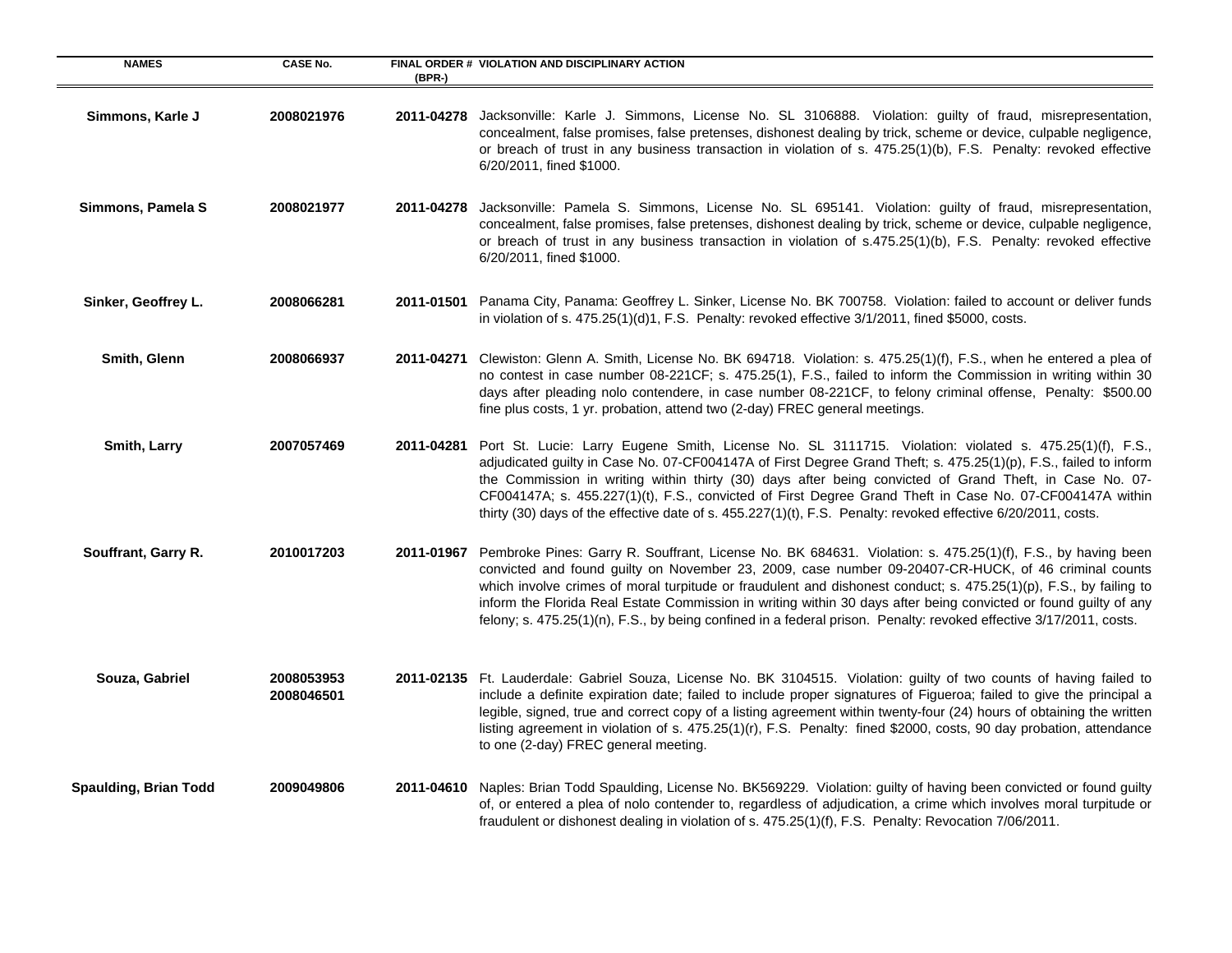| <b>NAMES</b>                   | <b>CASE No.</b> | (BPR-)     | FINAL ORDER # VIOLATION AND DISCIPLINARY ACTION                                                                                                                                                                                                                                                                                                                                                                                       |
|--------------------------------|-----------------|------------|---------------------------------------------------------------------------------------------------------------------------------------------------------------------------------------------------------------------------------------------------------------------------------------------------------------------------------------------------------------------------------------------------------------------------------------|
| Starch, Kenneth                | 2007063678      | 2011-05470 | Mesa, Arizona: Kenneth Starich, License No. SL 3114163. Violation: guilty of failure to account and deliver to<br>any person, funds when a civil judgment relating to the practice of the licensee's profession has been obtained<br>against the licensee and said judgment has not been satisfied in accordance with the judgment or within a<br>reasonable time in violation of s.475.25(1)(d), F.S. Penalty: fined \$1,000, costs. |
| Studeman, James M.             | 2009042620      | 2011-01971 | Boone: James M. Studeman, License No. BK 3005062. Violation: ss.475.25(1)(e) and 475.25(1)(s), F.S.<br>Penalty: revoked effective 3/17/2011, costs.                                                                                                                                                                                                                                                                                   |
| <b>Taylor, Terry</b>           | 2010037353      |            | 2011-04286 Miami: Terry Taylor, License No. SL 3219674. Voluntary Surrender of License for Permanent Revocation<br>effective 6/20/2011.                                                                                                                                                                                                                                                                                               |
| <b>Thermilus, Quental</b>      | 2009014297      |            | 2011-01500 Miramar: Quental Thermilus, License No. BK 526176. Violation: guilty of having violated a lawful order of the<br>Florida Real Estate Commission in violation of ss.475.25(1)(e), and 475.25(1)(e), F.S. Penalty: revoked effective<br>3/1/2011, costs.                                                                                                                                                                     |
| Thomas, Michael P.             | 2010028212      |            | 2011-01510 Ocala: Michael P. Thomas, License No. SL 3098954. Voluntary Surrender of License for Permanent Revocation<br>effective 3/1/2011.                                                                                                                                                                                                                                                                                           |
| Tomlin, Craig John             | 2010010281      |            | 2011-01507 Wellington: Craig John Tomlin, License No. SL 3069006. Violation: s.475.25(1)(d)1, F.S., failed to account or<br>deliver to seller, within a reasonable time, the judgment amount of \$21,788.00, awarded in case number 2007 CA<br>012405 xxxxMB. Penalty: fined \$250, costs, 30-day suspension, 6 month probation, attend one (2-day) FREC<br>general meeting.                                                          |
| Valdes, Jeannie Y.             | 2010056725      |            | 2011-04288 Key Largo: Jeannine Y. Valdes, License No. SL3202248. Voluntary Surrender of License for Permanent<br>Revocation effective 6/20/2011.                                                                                                                                                                                                                                                                                      |
| <b>Valdes, Yvette Gonzalez</b> | 2010055768      | 2011-04291 | Key Largo: Yvette Gonzalez Valdes, License No. SL3194017. Voluntary Surrender of License for Permanent<br>Revocation effective 6/20/2011.                                                                                                                                                                                                                                                                                             |
| Vizirgianakis, Pirene          | 2010007451      |            | 2011-02480 Palm Coast: Pirene Vizirgianakis, License No. BK 3133942. Violation: s. 475.25(1)(e), F.S., by failing to comply<br>with a lawful order issued by the Florida Real Estate Commission. Penalty: revoked, costs.                                                                                                                                                                                                             |
| Wagman, Julie Lynn             | 2009062977      |            | 2011-05291 New Smyrna Beach: Julie Lynn Wagman, License No. SL3222827. Violation: guilty of violating s. 475.25(1)(f),<br>F.S. Penalty: \$1,000 fine plus costs, reprimand.                                                                                                                                                                                                                                                           |
| <b>Wagner, Margrit</b>         | 2010012164      |            | 2011-01590 Georgia - Margrit Wagner, License No. BK498161. Violation: s. 475.25(1)(s), F.S. Penalty: revoked effective<br>3/2/2011, costs.                                                                                                                                                                                                                                                                                            |